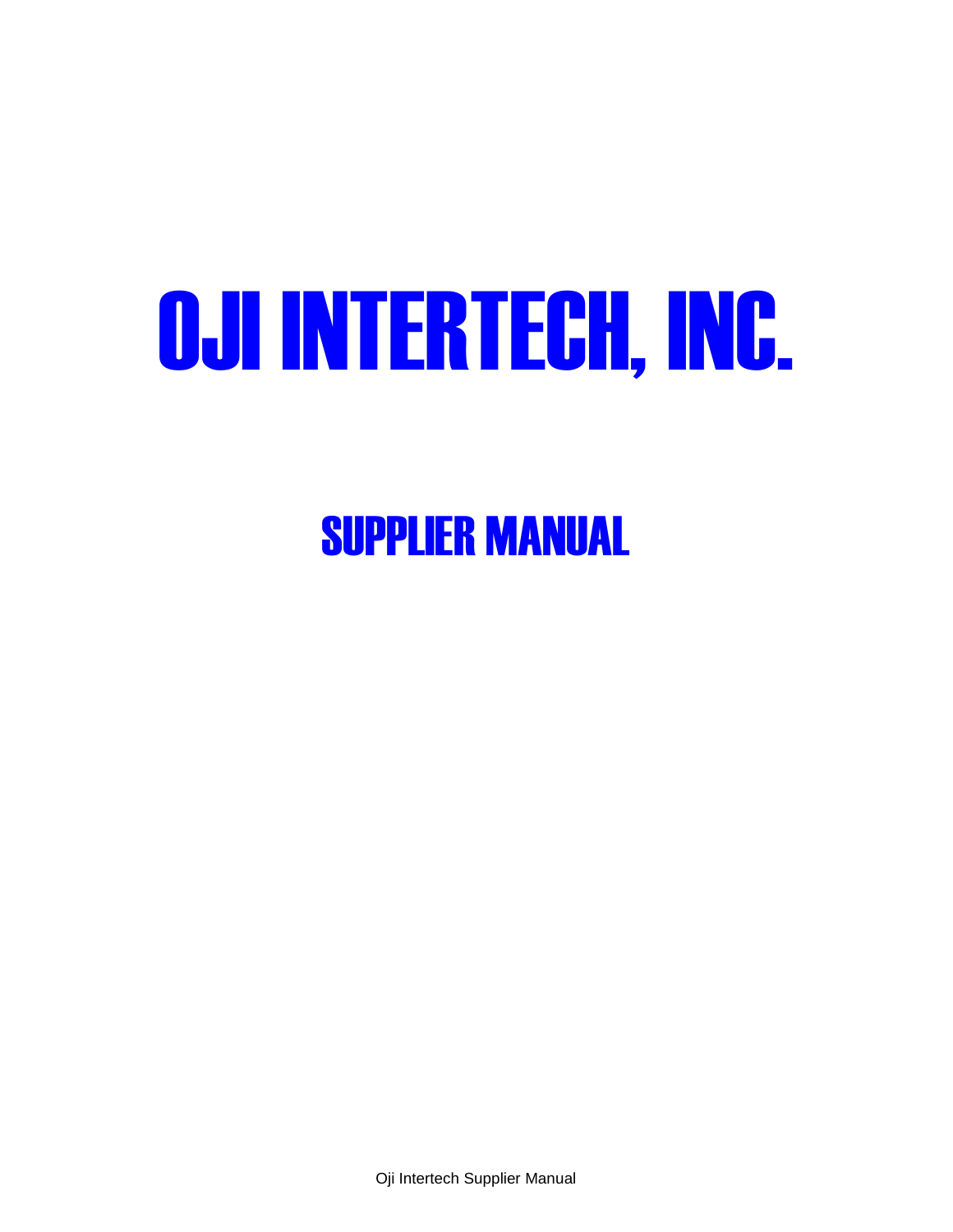#### **Supplier Manual**

#### **Table of Contents**

#### **Section I – General Information** Introduction

| Introduction                            |  |
|-----------------------------------------|--|
| Oji Intertech, Locations                |  |
| Oji Intertech, Contact List             |  |
| Oji Intertech, Quality Policy           |  |
| Oji Intertech Mission Statement         |  |
| <b>Visitor Policy</b>                   |  |
| <b>Supplier Responsibilities</b>        |  |
|                                         |  |
| <b>Section II - Purchasing</b>          |  |
| <b>Purchase Order</b>                   |  |
| Long-Term Agreements and                |  |
| <b>Terms and Conditions of Purchase</b> |  |

#### **Section III – Quality**

| <b>Quality Certification Requirements</b> |  |
|-------------------------------------------|--|
| <b>Advance Product Quality Planning</b>   |  |
| <b>Production Part Approval Process</b>   |  |
| <b>Part Prints</b>                        |  |
| <b>Material Testing Requirements</b>      |  |
| <b>Reference Documents</b>                |  |

#### **Section IV – Supplier Development**

| <b>Minority Purchasing Policy</b>         |  |
|-------------------------------------------|--|
| <b>Supplier Rating System</b>             |  |
| Guide lines used for Supplier Performance |  |
| Reporting                                 |  |
| Incidents of Quality and Delivery         |  |
| Nonconformance                            |  |
| Containment                               |  |
|                                           |  |

#### **Section V – Packaging**

| Packaging Requirements               |  |
|--------------------------------------|--|
| Oji Intertech Labeling Specification |  |
| <b>Revisions</b>                     |  |

#### **Section VI – Attachments**

| <b>Supplier Performance Report</b> |  |
|------------------------------------|--|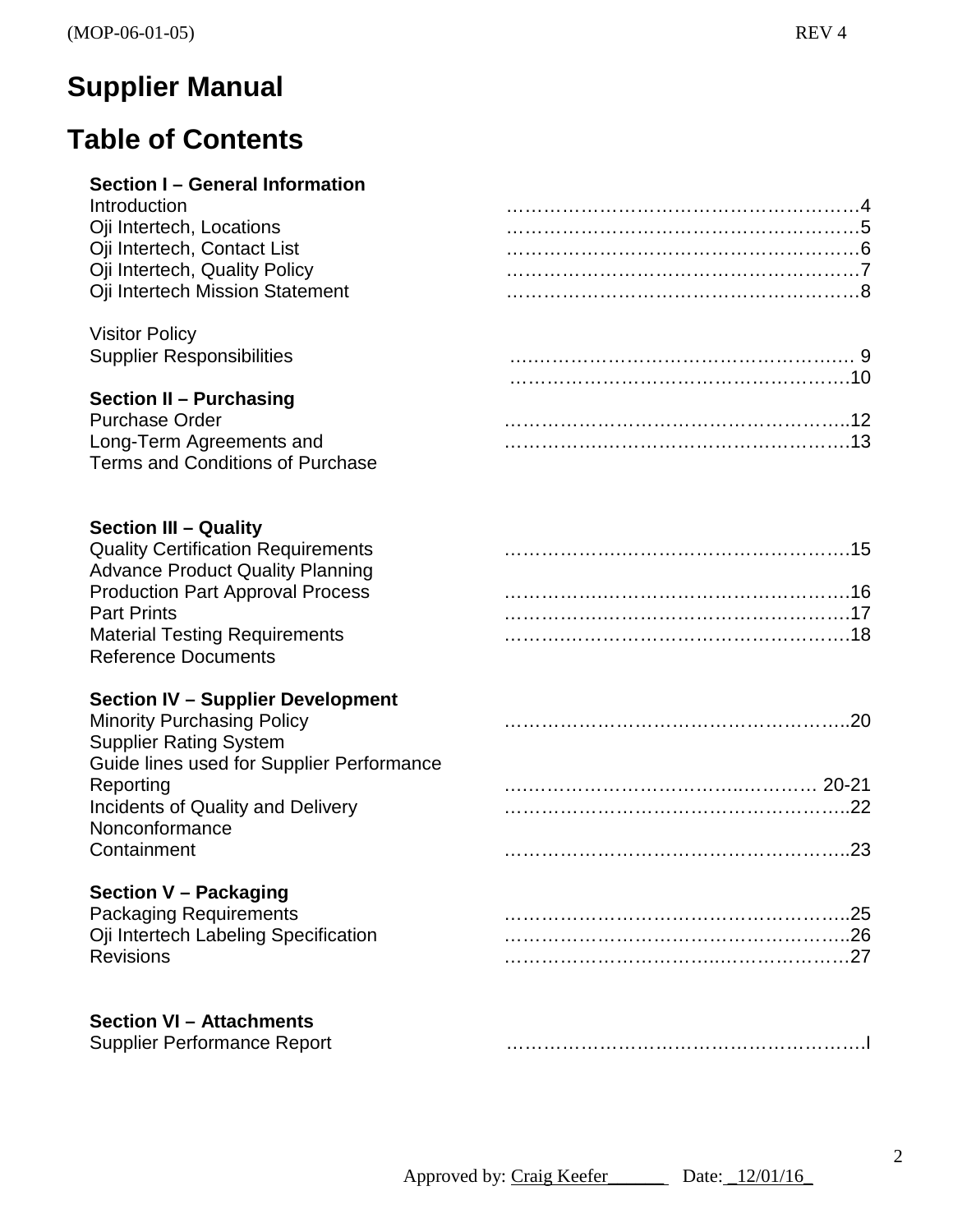# **SECTION I**

*General Information*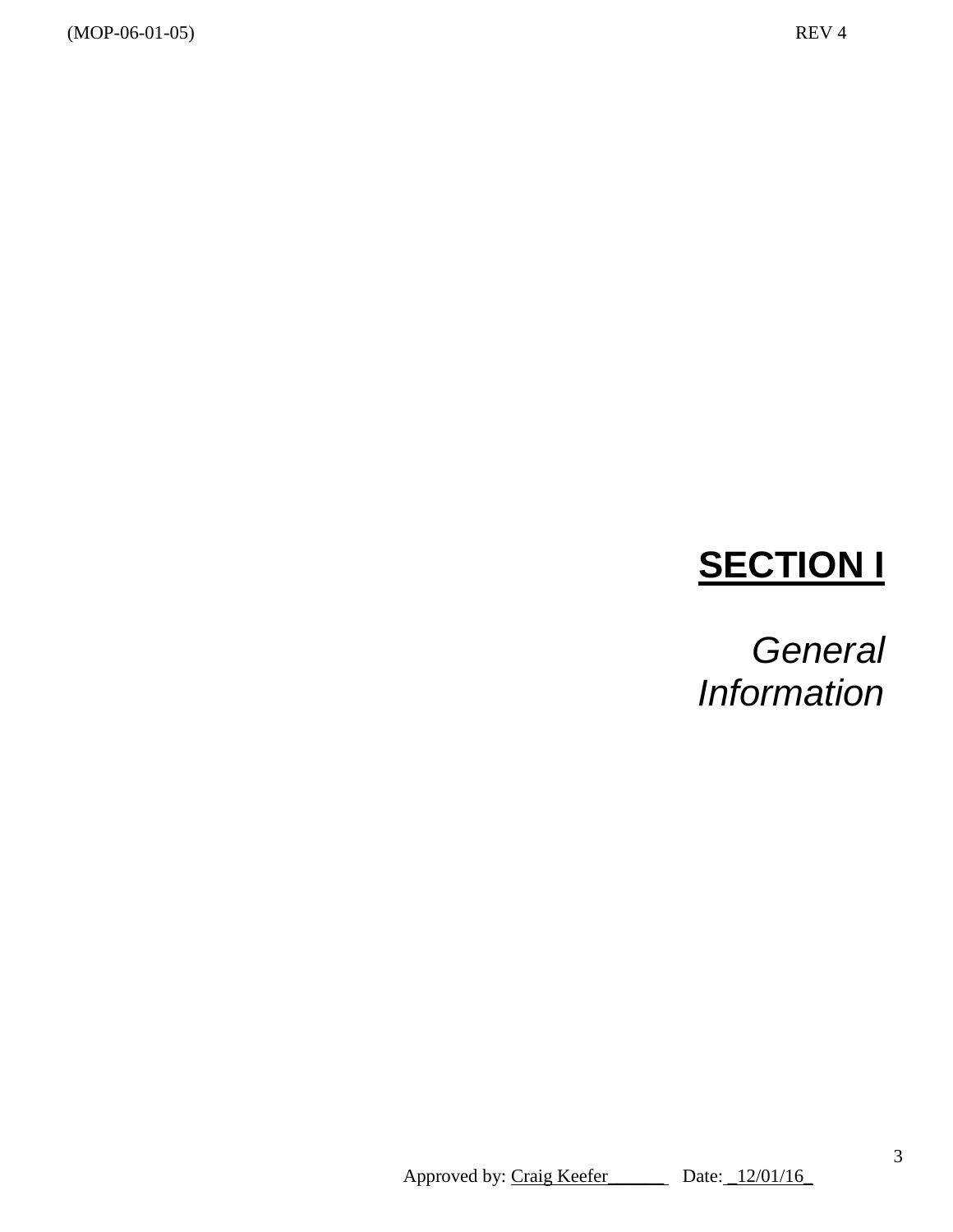#### **Introduction**

Oji Intertech has developed this manual to communicate the Supplier Quality requirements and common processes that include all phases of APQP, Launch, and Current Supplier Quality to all of our suppliers. This manual is to be utilized by Oji Intertech personnel to promote equality in the way we work with suppliers. Oji Intertech believes it is imperative that all suppliers are treated equitably and understand what is expected prior to producing parts and throughout the life of the program. Our aim is to create a favorable business environment for both Oji Intertech and our suppliers that strive for customer satisfaction in an environment that supports continuously improving costs, quality, efficiencies, and productivity.

Section I of the Supplier Manual includes pertinent information regarding contact's and information for the supplier. Changes in your contacts, manufacturing locations or other information must be promptly communicated to Oji Intertech.

For updates to this manual go to [www.ojiintertech.com](http://www.ojiintertech.com/)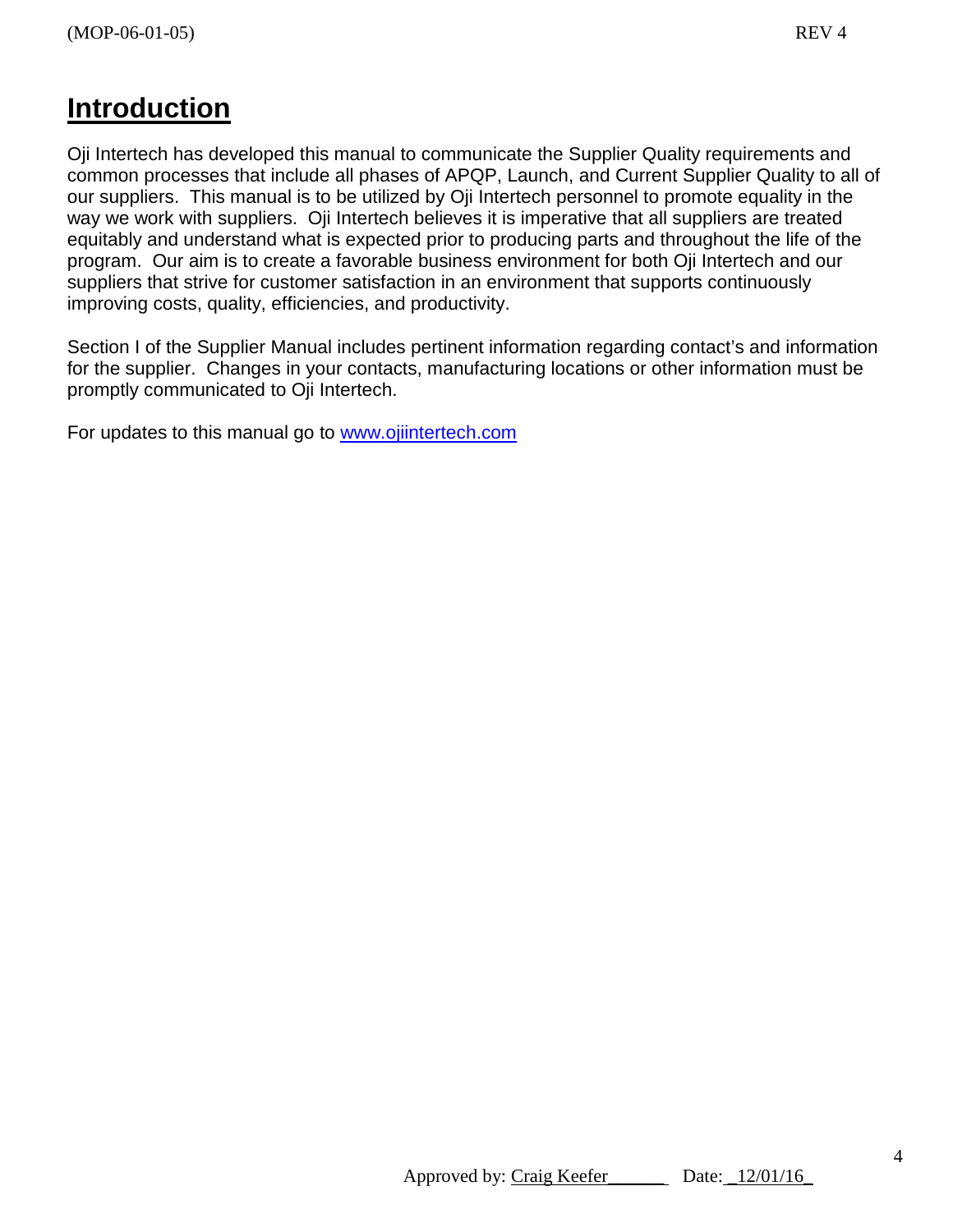#### **Oji Intertech, Inc. Locations:**

#### *Plant:*

906 West Hanley Road North Manchester, IN 46962 Main: (260) 982-1544 Fax: 260-982-4856

*Sales Office*:

1091 Centre Road – Suite 110 Auburn Hills, MI 48326 Main: (248) 373-7733 Fax: 248-373-8578

*Warehouse:*

801 West South Street North Manchester, IN 46962 Main: (260) 982-1544 x-55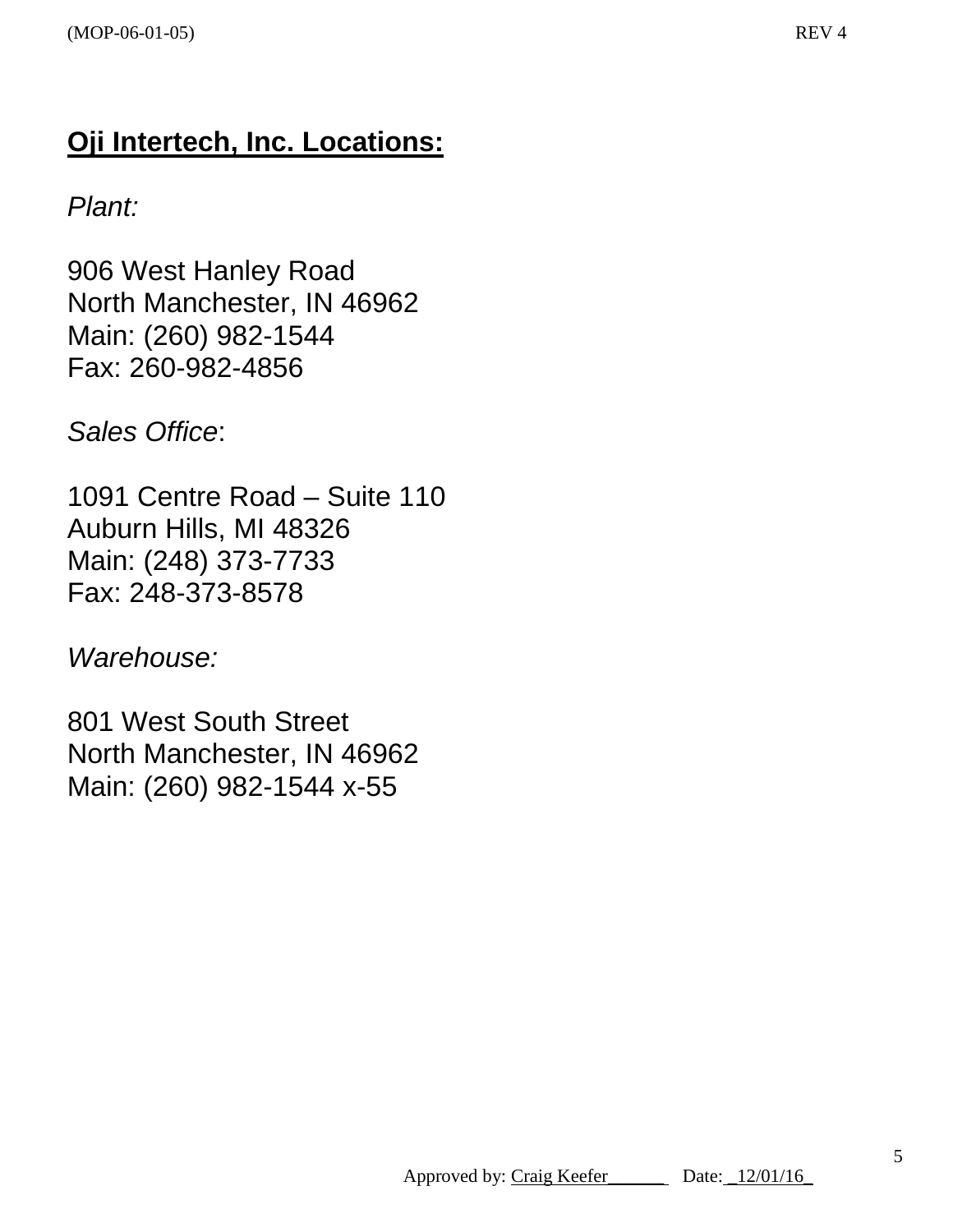### **Oji Intertech, Inc. Contact List**

Our Contact List can be found on our website at [www.ojiintertech.com](http://www.ojiintertech.com/) under "Contact Us".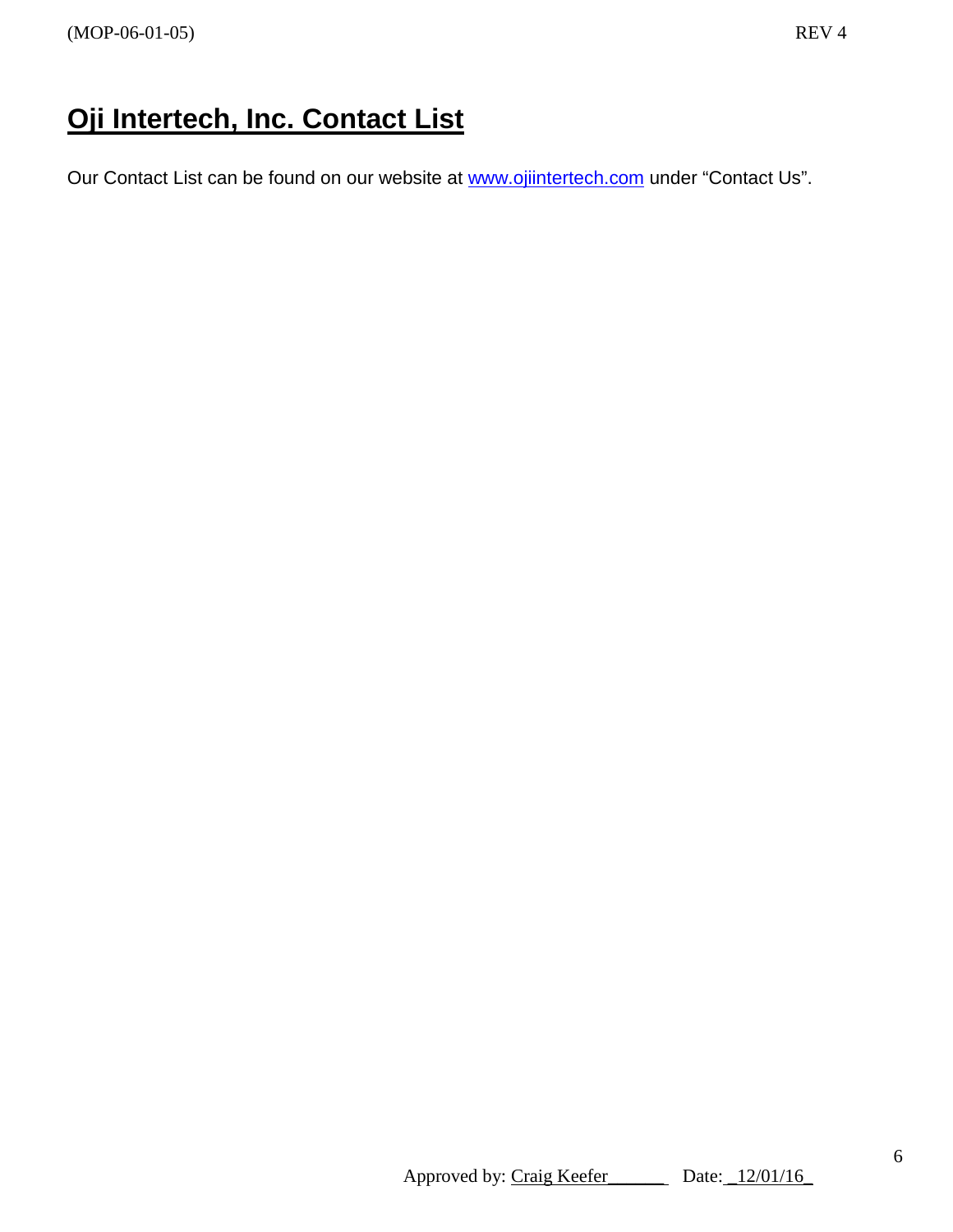#### **Oji Intertech, Inc. Quality Policy**

Our Quality Policy can be found on our website at [www.ojiintertech.com](http://www.ojiintertech.com/) under "Awards and Certifications".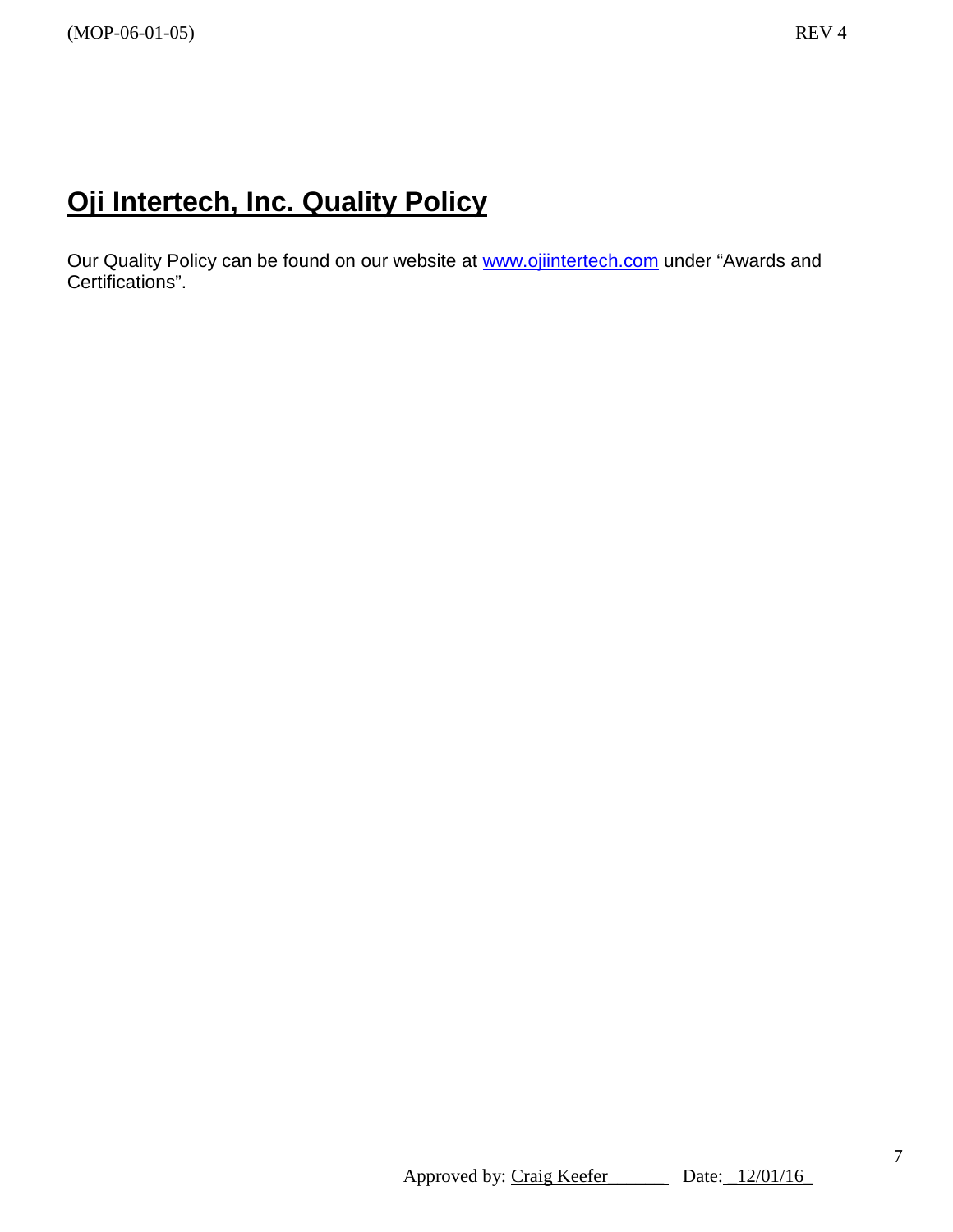## **Oji Intertech, Inc. Mission Statement**

Our Mission Statement can be found on our website at [www.ojiintertech.com](http://www.ojiintertech.com/) .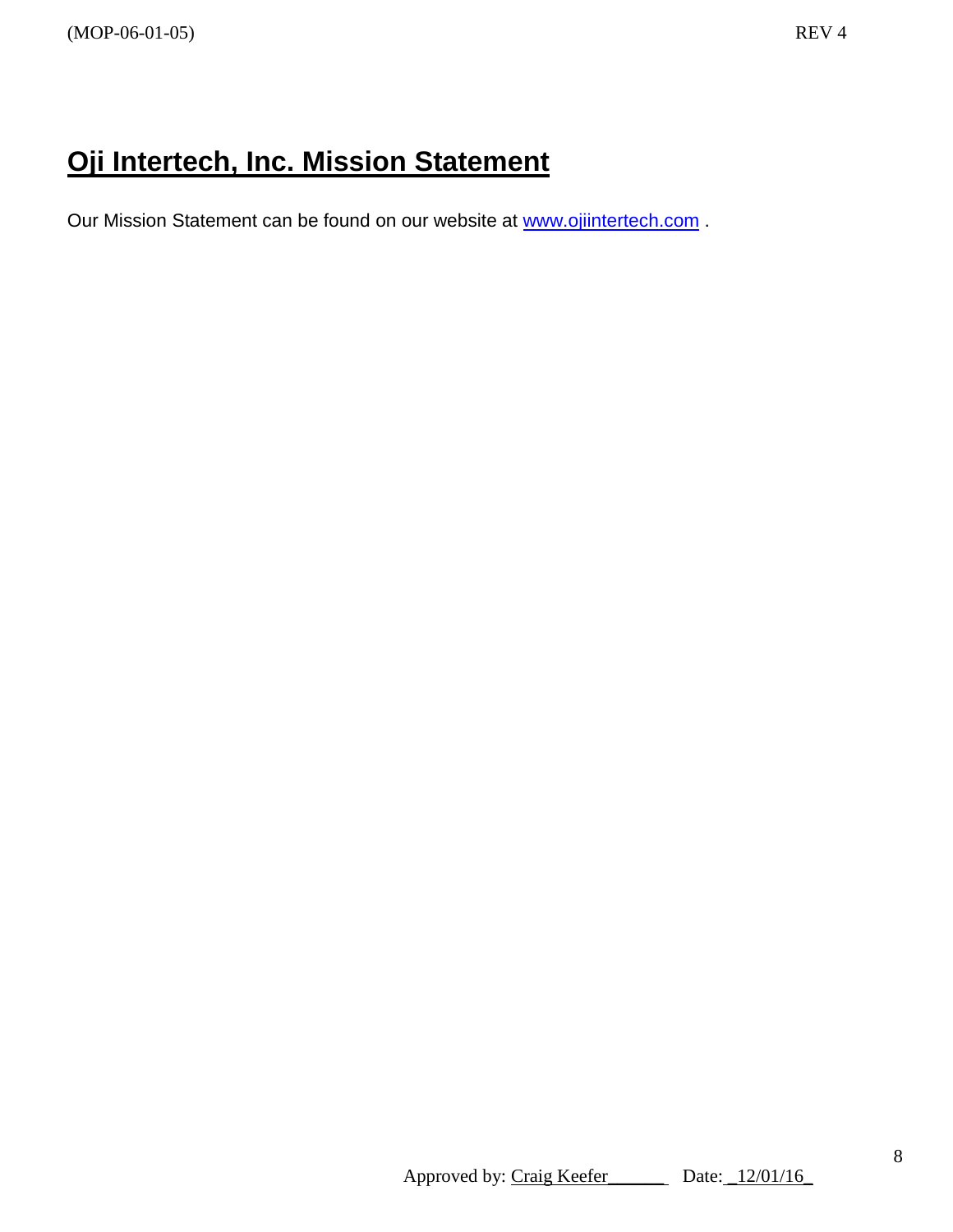## **Visitor Policy**

Due to the nature of the product manufactured at Oji Intertech, all visitors must sign in and have a ear and eye protection if they enter any of the facilities beyond the main offices or the shipping and receiving areas. All visitors must be accompanied by an Oji Intertech employee while walking through the facility. The lobby area has a designated phone for visitors to contact Oji Intertech personnel.

All visitors will be asked to sign a Non-Disclosure Statement to protect the proprietary knowledge of current products & products in development.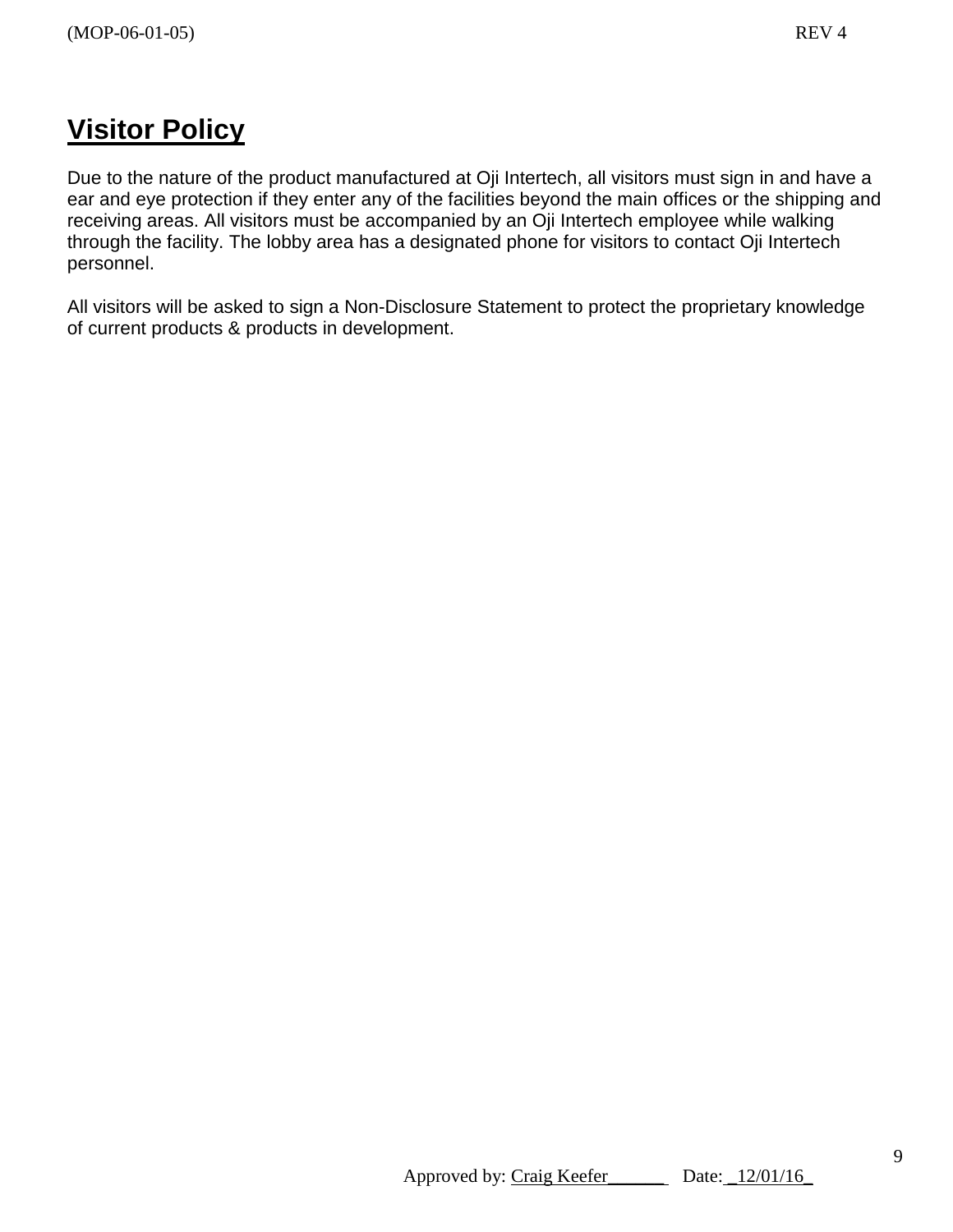## **Supplier Responsibilities**

- Maintain 100% on-time delivery
- For urgent requirements Oji Intertech requests the supplier to do what ever is possible to help fill the emergency request
- When supplier is required to hold customer provided material, on hand inventory must be reported monthly when requested.
- Maintain zero (0) PPM
- Keep Supplier Scheduler informed of all activities that may affect the delivery and cost
- Keep Quality Engineer informed of all activities that may affect the total product quality
- Inform Buyer of changes in economic or other conditions that might affect cost
- Supplier will make available all technical, engineering, services & systems, which might improve Oji Intertech present or future use of the supplier's products or services.
- International suppliers assume responsibility to comply with all international customs regulations. U.S. Customs require 100% accurate shipments.
- Maintain current QMS Certification with Oji Intertech or the time lines for certification
- At least quarterly Review the Oji Intertech Website for any updates to this manual.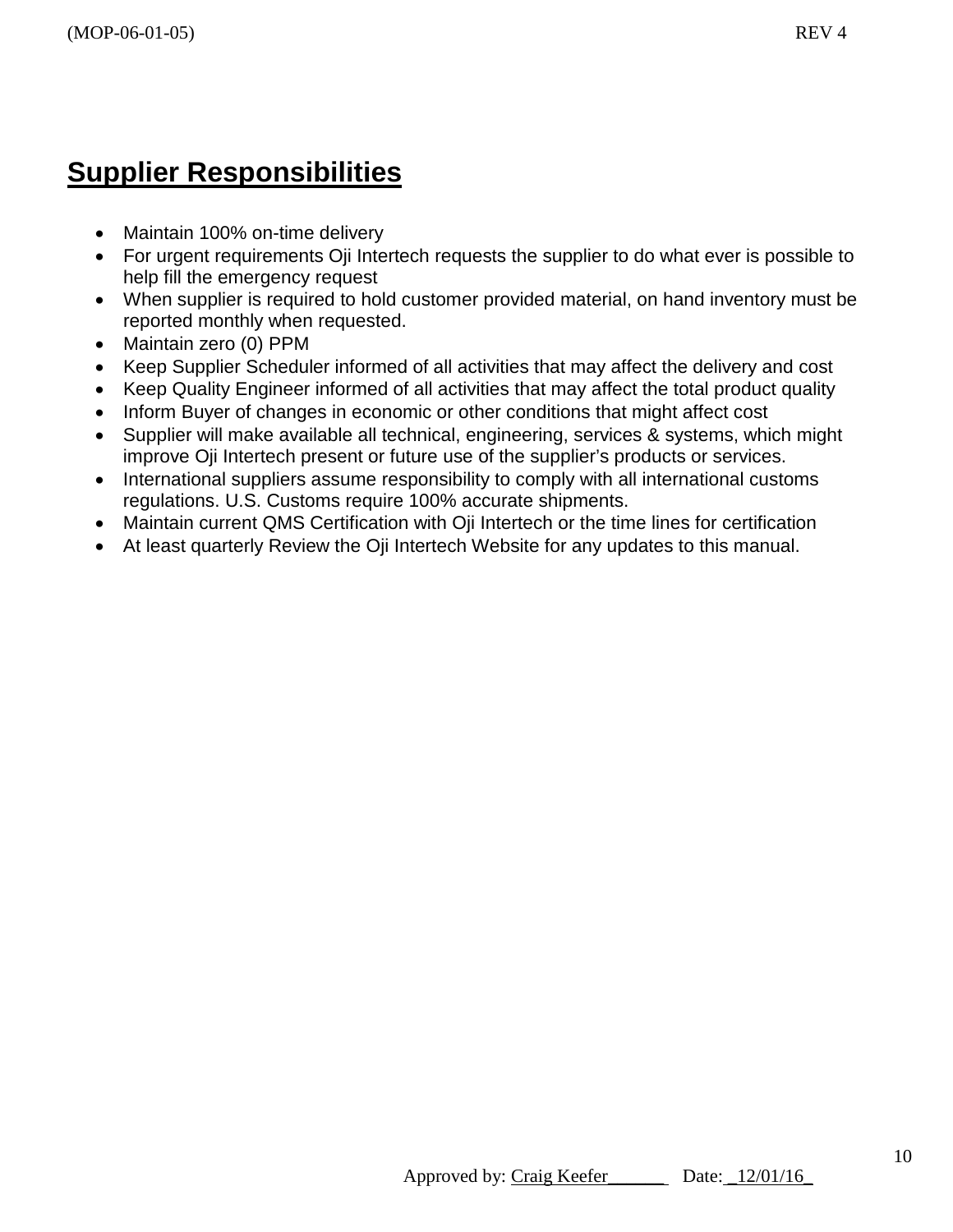(MOP-06-01-05) REV 4

# **SECTION II**

*Purchasing*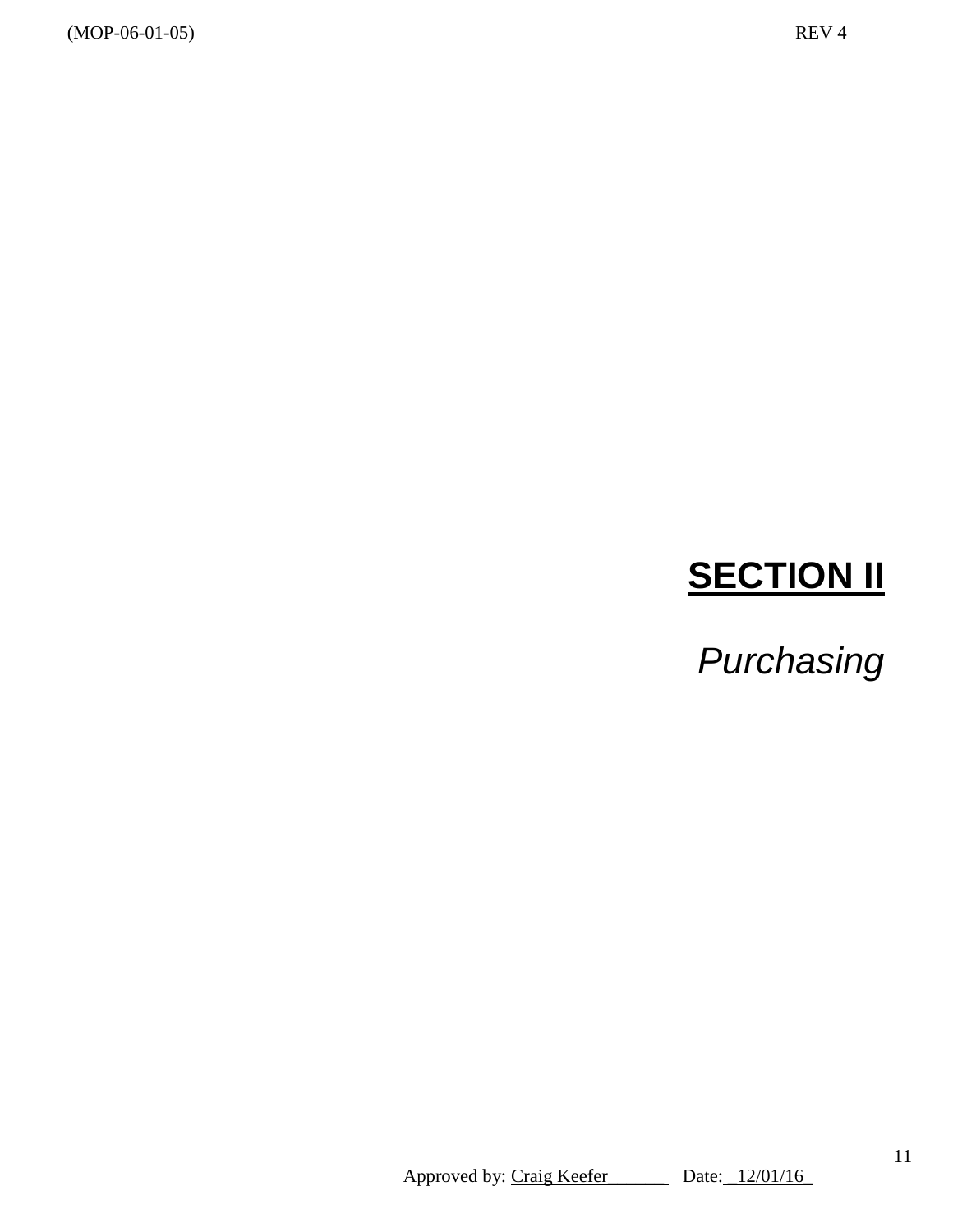#### **Purchase Order**

Raw material may be ordered by issuance of individual purchase orders or releases under a "blanket" Purchase Order.

Suppliers are responsible to advise Oji Intertech immediately if a purchase order or release requirement cannot be shipped in full or on time.

All price increases must be noted in writing with at least a 30 day notice and an effective date 60 days after. Price increases will only be accepted and acknowledged by issuance of a new or revised purchase order.

In the future Oji Intertech may be submitting releases electronically. When requested suppliers are expected to be EDI capable at that time.

The following terms and definitions reflect current fields on the Oji Intertech Purchase Order. Oji Intertech may modify the PO format without prior supplier notification.

- 1. **Bill To –** The Bill to address is not always the same as the ship to address.
- 2. **Purchase Order/Order Number –** When a purchase order is awarded, the supplier will be given a purchase order number and product will be ordered via a line item on the PO, and will be billed and paid accordingly.
- 3. **Order Date –** The date the PO was written and entered into the Oji Intertech purchasing system.
- 4. **Credit Terms** Preferred credit terms are 1% 10, Net 30<sup>th</sup> Standard credit terms are Net 30<sup>th</sup>; Oji Intertech Purchasing/Accounting must agree to the payment terms.
- 5. **Vendor –** The "Vendor" is the supplier name and address.
- 6. **Ship To –** Please note the "ship to" address on the PO; Oji Intertech has multiple facilities. APPOINTMENTS are required.
- 7. **Date Required –** This date must be adhered to as the date expected delivery to Oji Intertech. Any issues with this date should be communicated well in advance.
- 8. **Ship Via –** Method of transportation used to deliver product.
- 9. **FOB –** The F.O.B. point for each shipment.
- 10.**Line Item**  Oji Intertech may issue many different parts on each P.O.
- 11.**Item Number –** The item number represents the Oji Intertech part number that is being ordered.
- 12.**Description –** The description will contain a brief part name.
- 13.**Required date –** The date the individual part # is due.
- 14.**Unit of Measure (UM) –** This reflects the units in which the PO is written against (i.e. Lbs, feet, or each for individual units).
- 15.**Quantity -** This is the number of individual units that are required to fill the Purchase order requirement.
- 16.**Unit Price –** The unit price is the negotiated price in U.S. dollars per unit ordered.
- 17.**Amount –** The amount reflects the total order quantity multiplied by the unit price.
- 18.**Comments section –** This area will contain several pieces of information, including further descriptions of the product being ordered, a current revision level of the item being ordered.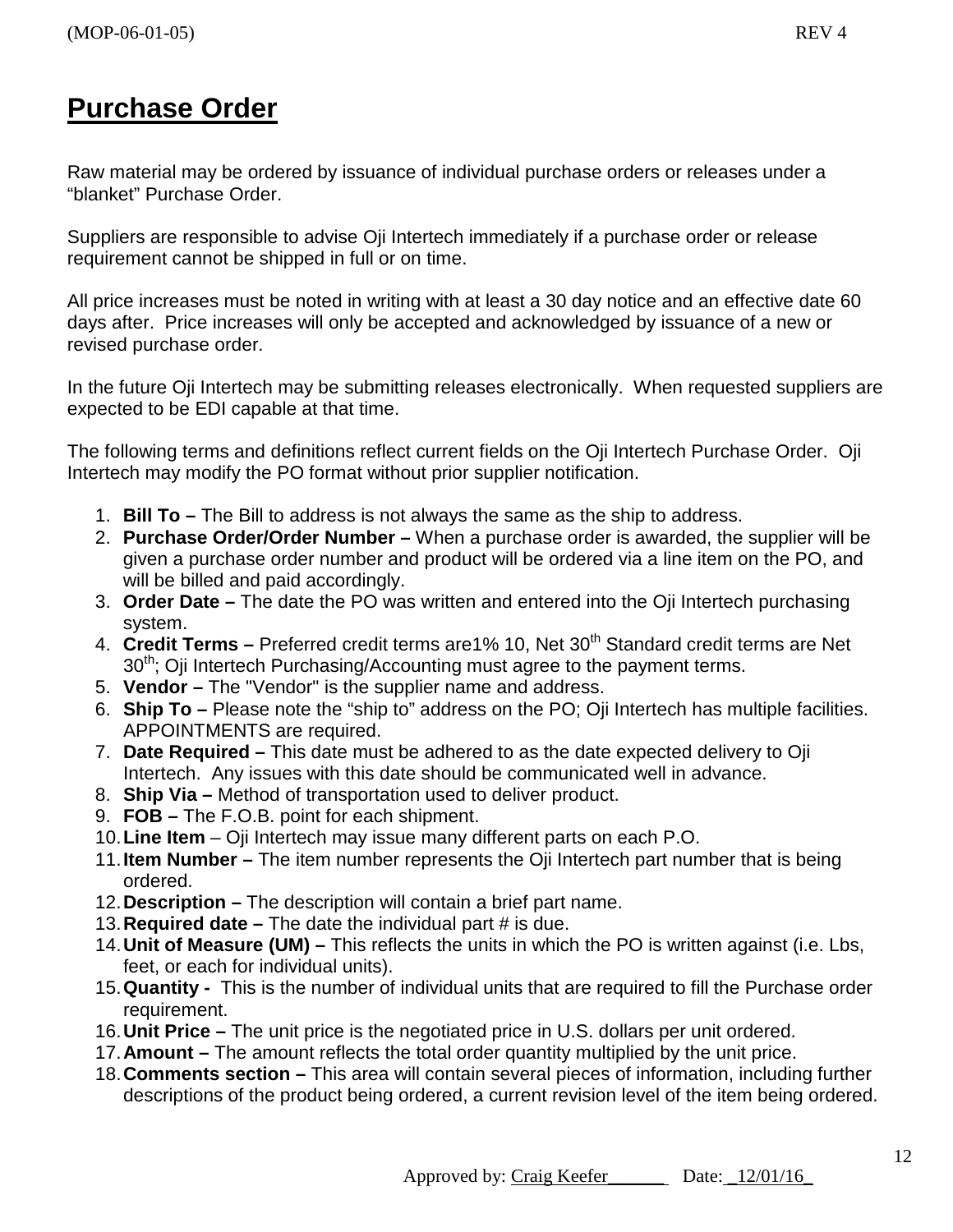#### **Long-Term Agreements**

Suppliers of production materials are entering into a supply-chain business arrangement that includes long-term agreements. Oji Intertech has been awarded business programs on the basis that we have agreed to reduce our selling price to our customers by a given amount each year of the program. These reductions are provided through productivity gains, value analysis, Kaizen activities, etc. The intent is not to erode profit margins, rather to promote an environment of continual improvement and increased efficiencies.

Suppliers to Oji Intertech are expected to participate in a similar manner. As business is awarded, you will be contacted to work out the details of each program and your commitment to the longterm agreements.

## **Terms and Conditions of Purchase**

Suppliers of production materials to Oji Intertech should refer to the "Oji Intertech Terms and Conditions" for additional information regarding terms and conditions of purchase which can be found at www.ojiintertech.com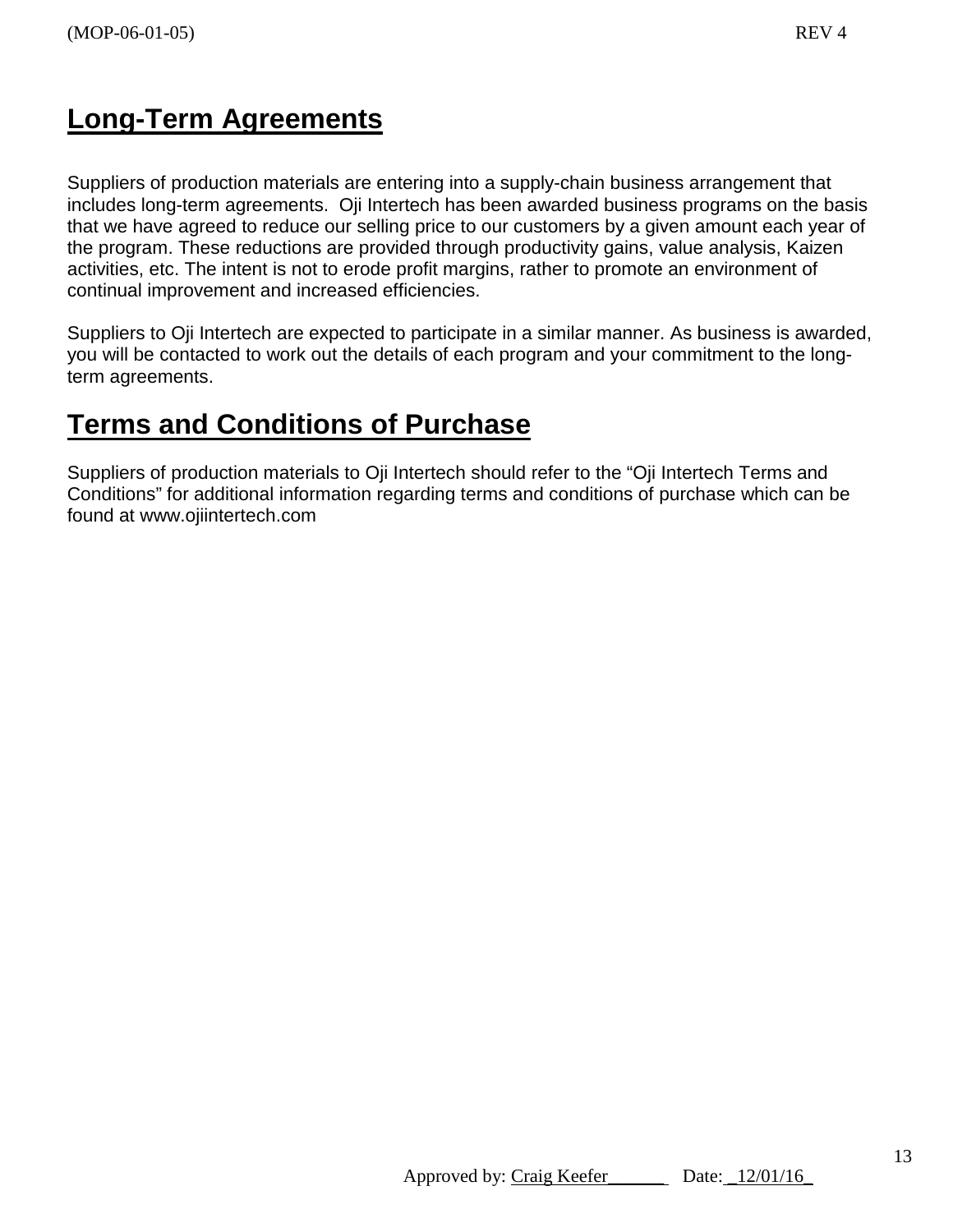# **SECTION III**

# *Quality*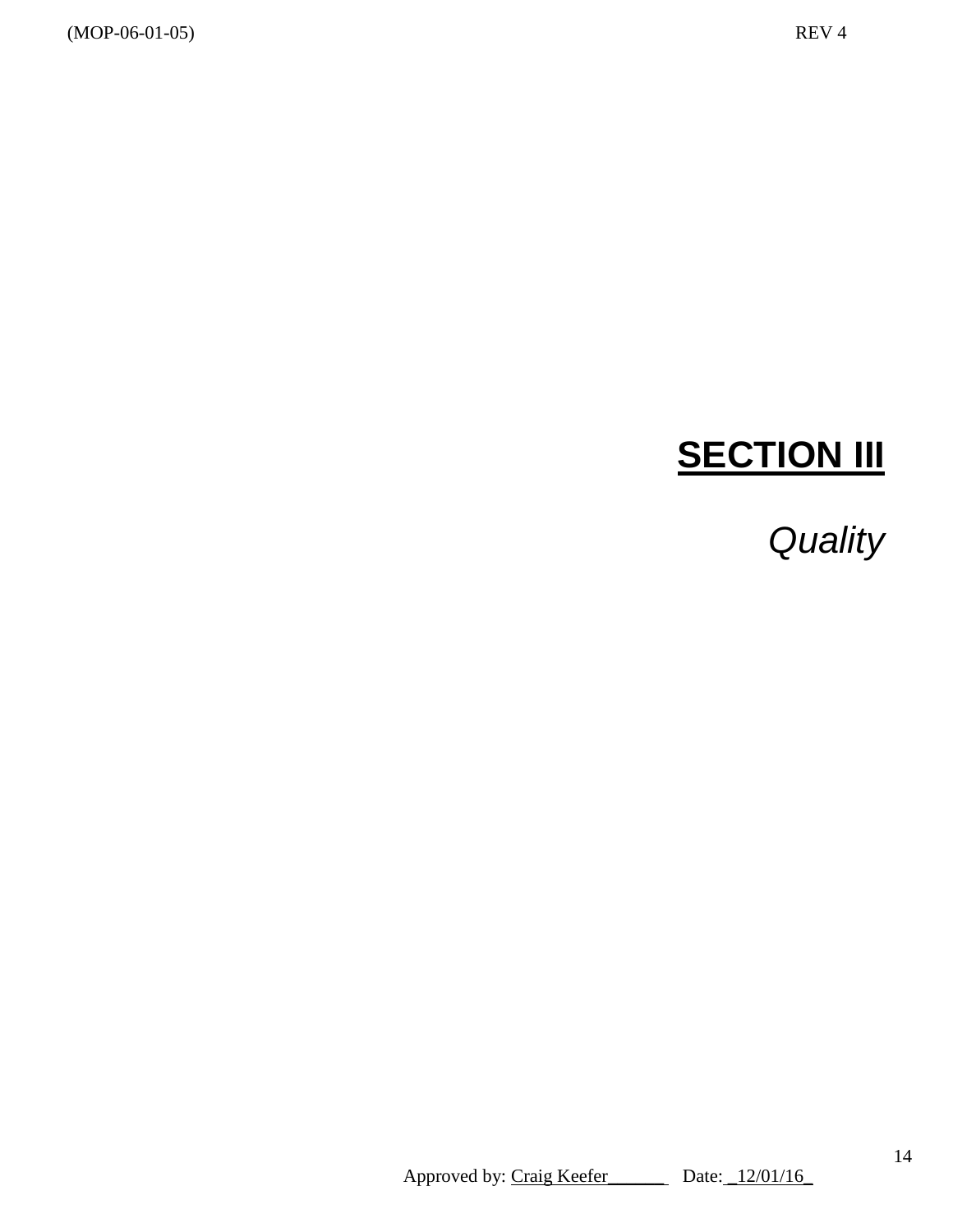### **Quality Certification Requirements** *For products used within the transportation*

*Industry.*

Oji Intertech believes the quality system outlined in ISO/TS-16949 is an excellent quality system to be utilized by suppliers to the automotive industry. ISO/TS-16949 outlines acceptable business practices that encompass the entire quality system within an organization.

Oji Intertech requires that all suppliers maintain compliance to a relevant quality system specification for their industry. Supplier must have current registration to ISO 9001 or ISO/TS-16949.

All suppliers are required to submit copies of their most current quality system registrations and certificates to Oji Intertech.

Suppliers currently not compliant to an appropriate quality system must submit a plan that outlines future plans for compliance and demonstrate progress towards compliance.

In order to be added to the Oji Intertech Approved Supplier List, a supplier must achieve certification listed above.

#### **Advanced Product Quality Planning**

Advanced Product Quality Planning (APQP) is the process for establishing, meeting, and exceeding quality objectives. Supplier APQP teams must include a cross functional team consisting of members from every area/department in the organization as well as the appropriate subcontractor and Oji personnel. APQP is required for the following scenarios:

- During the development of new processes and or products
- Prior to significant changes to process and or products as determined by Oji Quality **Department**
- Prior to tooling being transferred to new producers or facilities.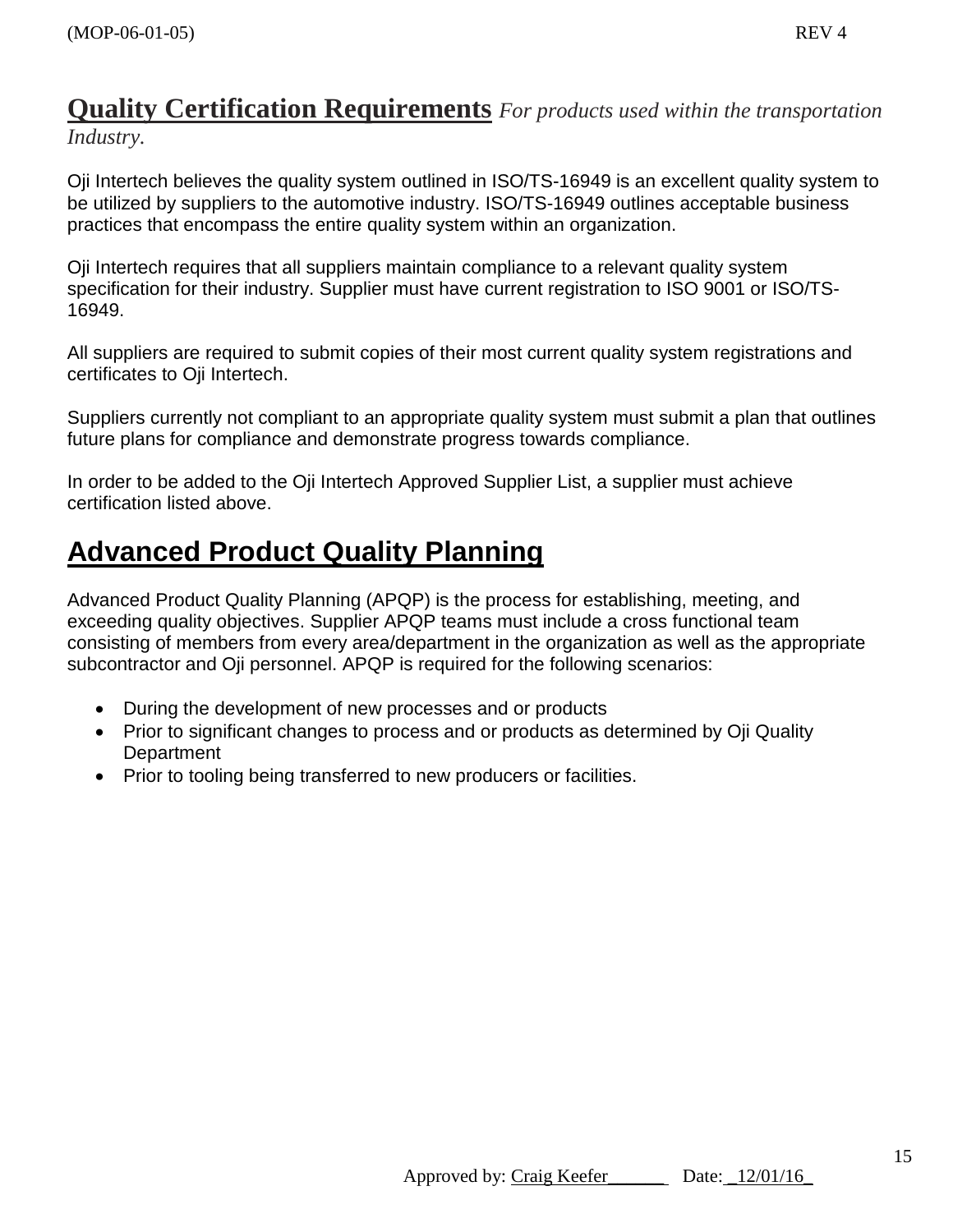#### **Production Part Approval Process**

Oji Intertech utilizes the AIAG approved Production Part Approval Process (PPAP). Details on how to complete a PPAP correctly are outlined in the current edition of the PPAP Manual. Oji requests a default level 3 PPAP unless otherwise specified. All PPAP documentation must be no more than one year old. Annual FMVSS302 and layouts are required to verify continuing conformance. IMDS submissions must be submitted on the PSW (Part Submission Warrant)

All Oji Intertech suppliers are expected to work proactively with Oji Intertech to reduce the environmental footprint of Oji's products and comply with the environmental requirements of our customers.

Oji Intertech requires all production materials to be PPAP approved prior to the supplier shipping production materials. All deviations from this process must be documented with the approval of Oji Intertech Materials and Quality departments.

Suppliers must notify the Oji Intertech Quality Department of any design, process changes, or raw material that affect the product being produced for Oji Intertech. This requirement is in compliance with the AIAG PPAP requirement outlined in Section 1.3. Upon notification to Oji Intertech, a request for PPAP will be issued to the supplier indicating the submission level required. All changes to the design or process must be approved prior to shipping production goods.

Oji Intertech will determine on the PPAP request the level of submission required. In accordance with the PPAP manual, regardless of the submission level, All supporting documentation must be maintained and available at the supplier location.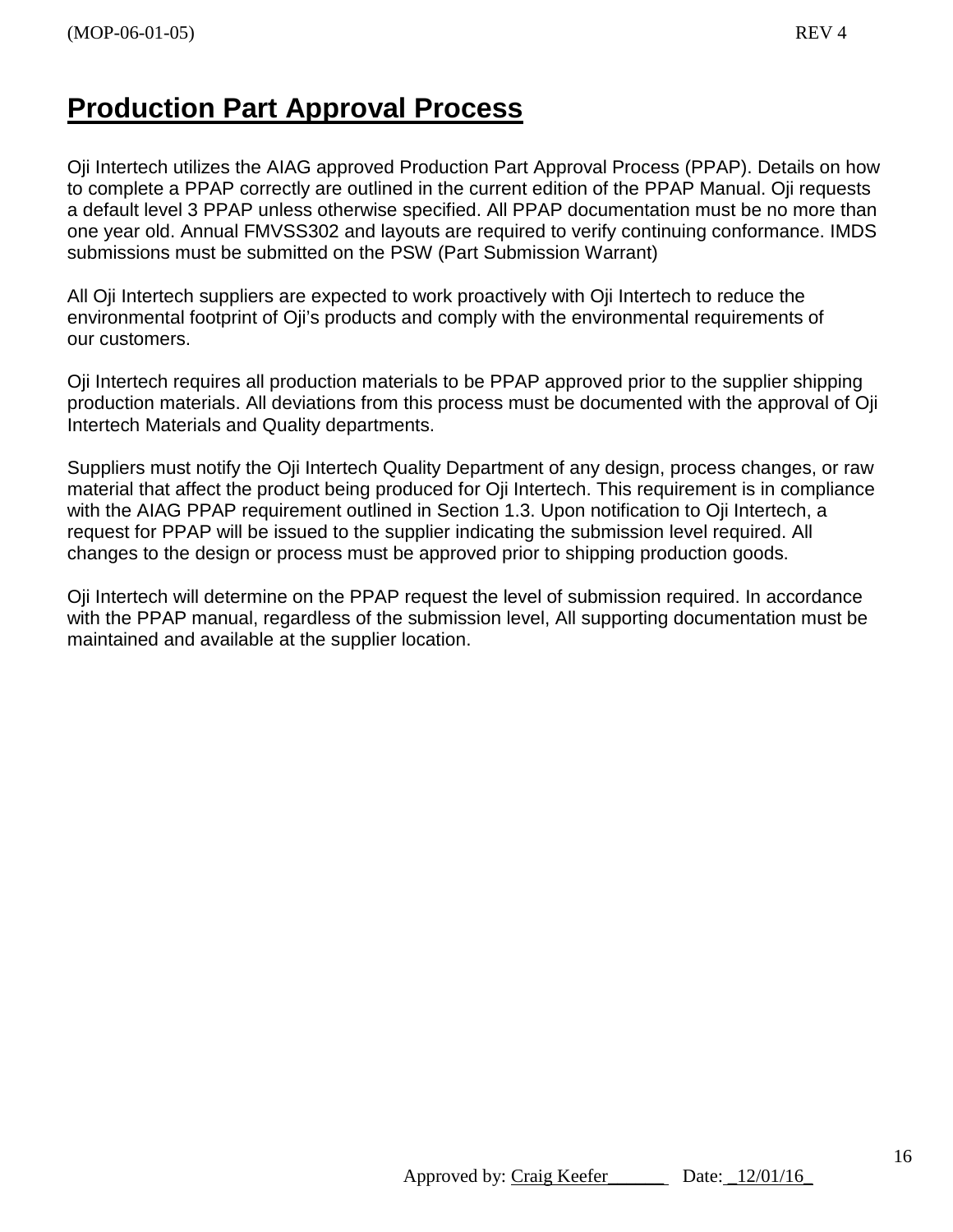### **Part Prints**

Oji Intertech utilizes our customers Design and Engineering Services for component level engineering changes, print changes, etc.

Our customers issue part-specific prints, which depict the parts being produced. Prints are used for quoting purposes as well as determining part quality for dimensional issues. Key areas of information on the print are as follows:

#### **Part Revision History**

The part revision history is located above the part title block on the right side of the print. This area describes all the approved changes made to the part. Information includes revision level and revision date. Our customer's approval initials and a description of the revision. Oji Intertech will notify the supplier of any revision changes and request PPAP information.

#### **Print Notes**

The print notes section is located to the left of the part title block on the right side of the print. The notes outline requirements for the part and should be reflected on the control plan. These include but are not limited to: finish, performance, material type and various customer-related technical specifications as well as basic dimensioning.

#### **Part Title Block**

The part title block is located in the lower right corner of the part print. Critical information for the supplier in the title block includes the drawing number, part description, and drawing revision level.

#### **Key Characteristics**

Our customer's part prints are marked with key characteristics and features that required special consideration. These characteristics are denoted by inverted deltas or a hexagon symbol. All drawing characteristics highlighted must be referenced on the control plan. These characteristics must be monitored at key control points in the manufacturing process. Data must be collected and analyzed on a continual basis to show process capability and stability. Initial capability studies are required for each characteristic and must show a Cpk of at least 1.67. These studies must be submitted with the PPAP package prior to the start of production. All capability studies during production must show a Cpk of at least 1.33 during standard production runs. Results of ongoing Studies may be requested by Oji Intertech at any time to help with problem solving.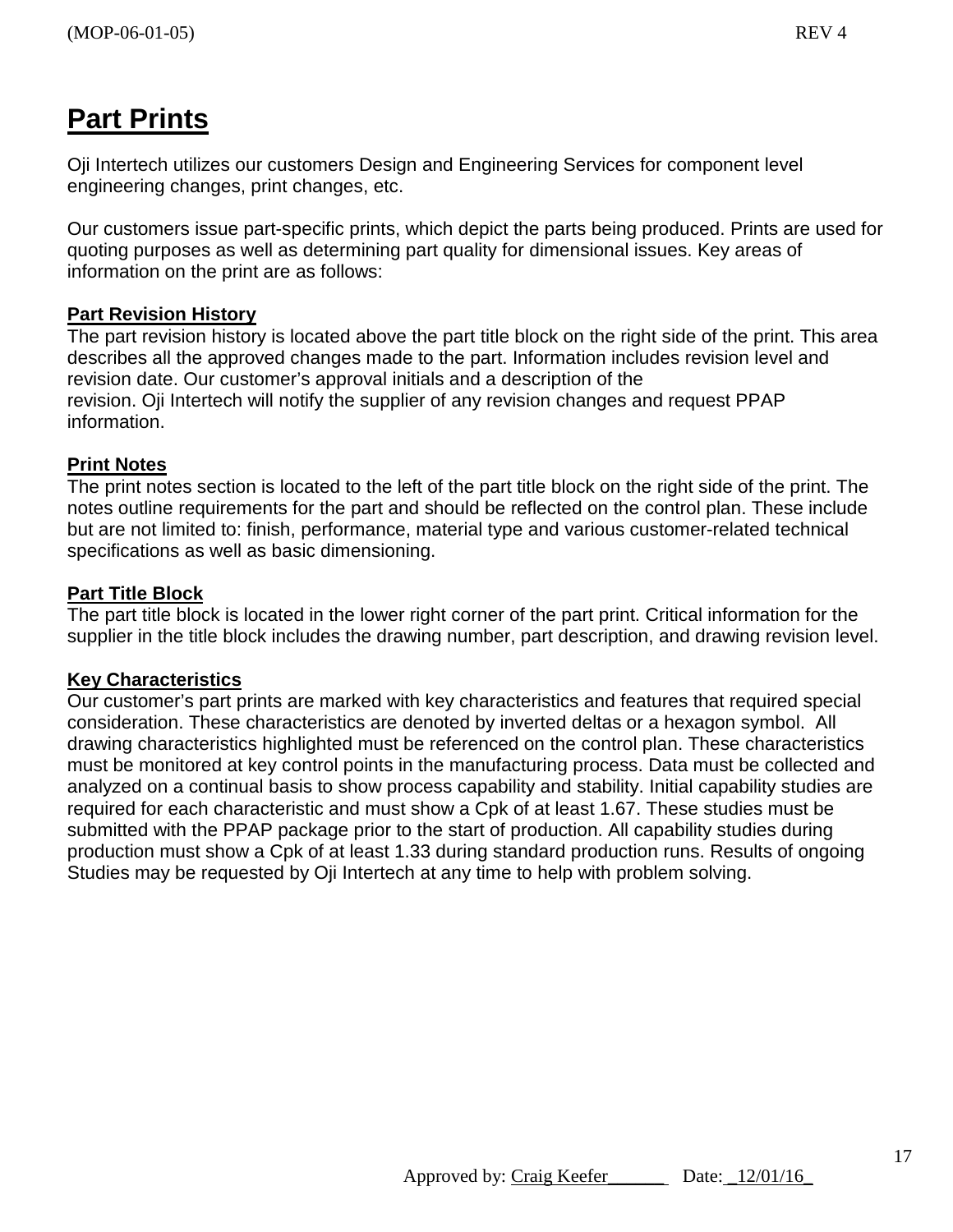#### **Material Testing Requirements**

It is the responsibility of the supplier to provide material certifications that demonstrate compliance with all performance specifications outlined on the piece part drawing. All testing must be accomplished through a certified and accredited laboratory to the ISO-IEC 17025 standard. Test specifications and methods are outlined on the part drawing provided to the supplier.

All testing and material certifications must be included with the PPAP submission. All tests must be updated and current with each engineering change and submitted with each PPAP. Items requested may include but are not limited to: complete part layout, capability studies, material certification, performance test results or measurement system analysis studies (Gage Repeatability and Reproducibility studies). This may be as frequently as each lot submitted or may not need to be updated during the life of the program.

#### **Reference Documents**

Technical Specification ISO/TS16949 AIAG Advanced Quality Planning & Control Plan Manual (APQP) AIAG Measurement Systems Analysis Manual (MSA) AIAG Statistical Process Control Manual (SPC) AIAG Potential Failure Mode and Effects Analysis Manual (FMEA) AIAG Production Part Approval Process Manual (PPAP)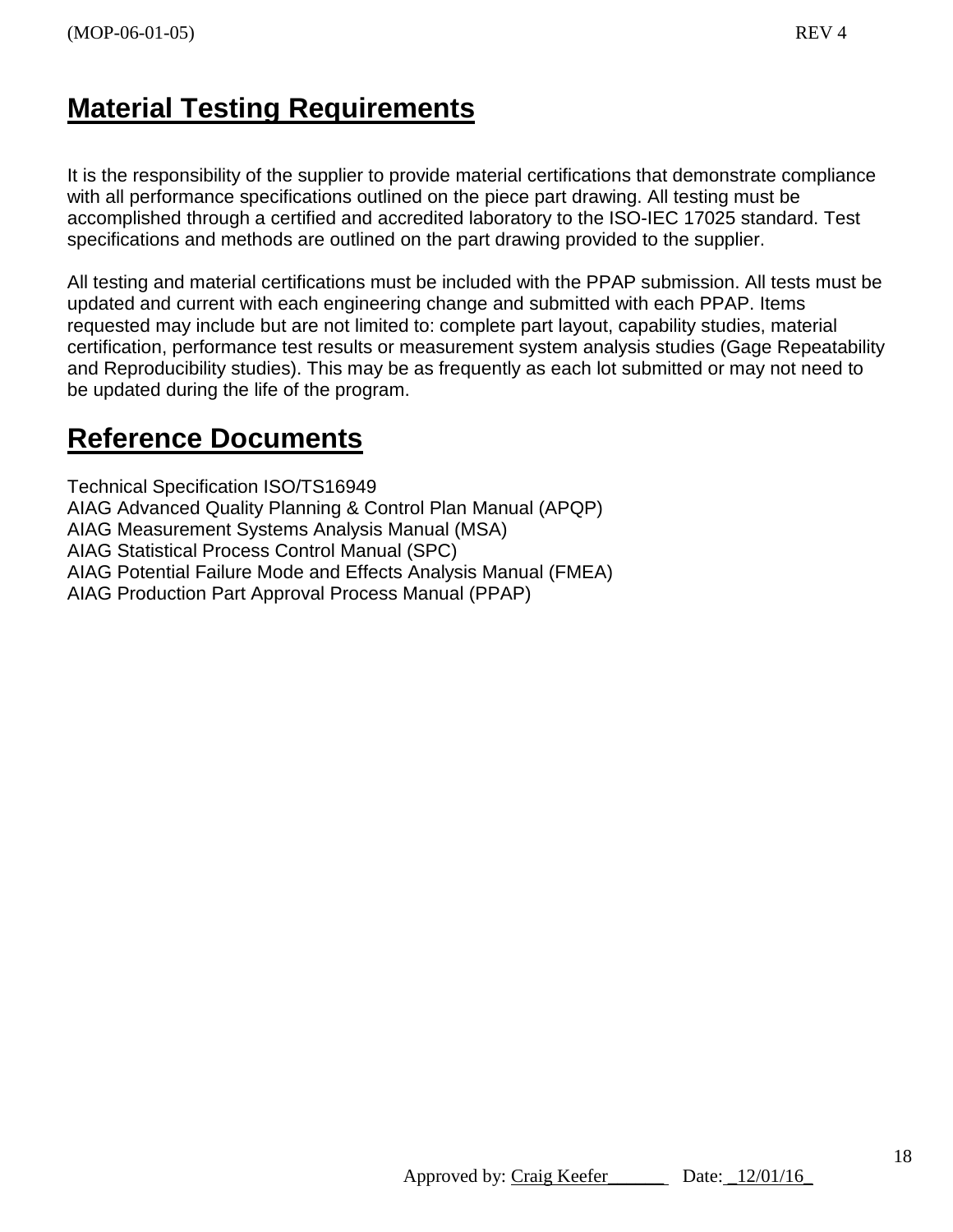# **SECTION IV**

*Supplier Development*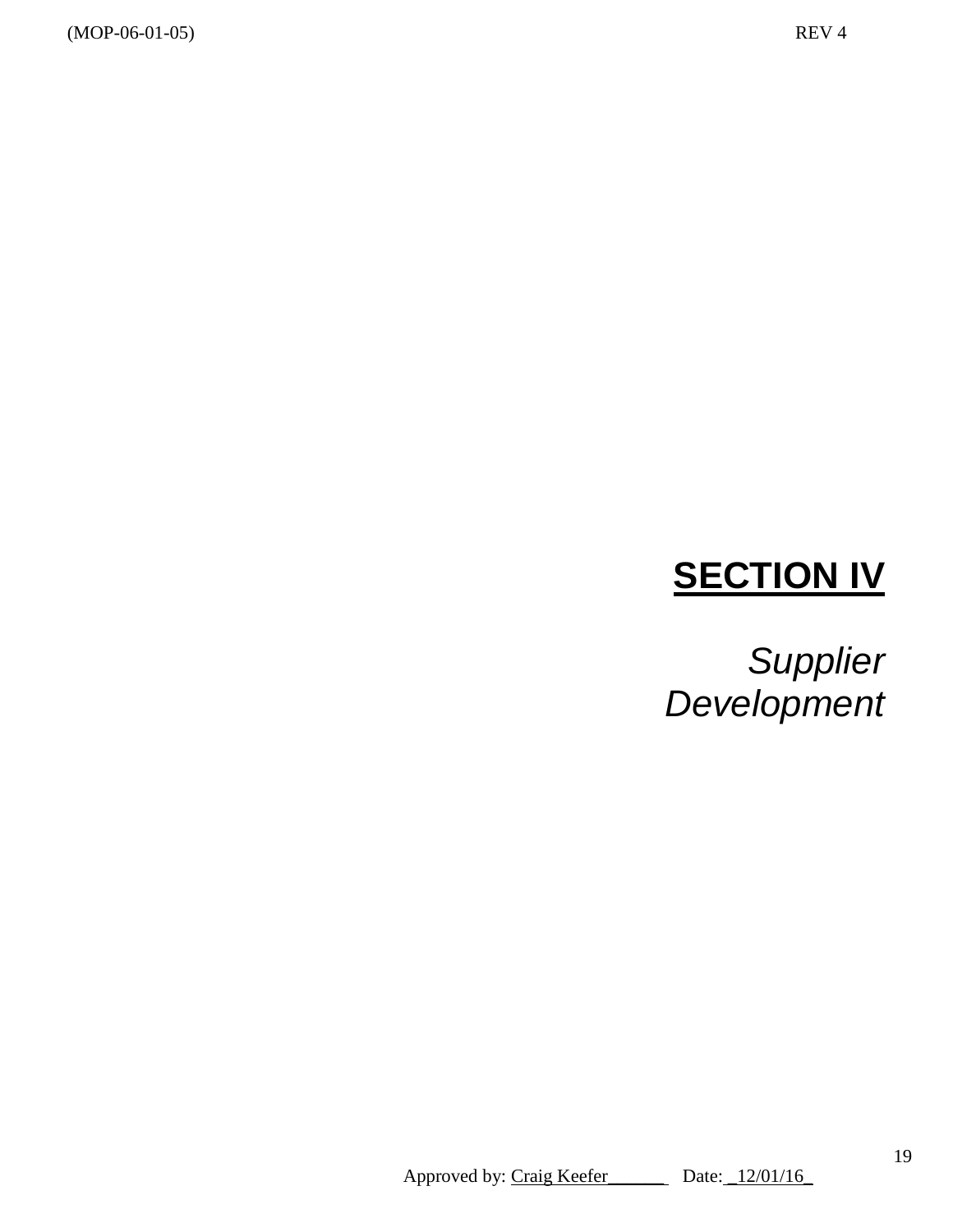## **Minority Purchasing Policy**

Oji Intertech is committed to utilizing Minority suppliers that can provide goods and services at a competitive price with outstanding quality and delivery. Purchases could include manufacturing materials, shop supplies, office supplies, or third party services. Oji Intertech will strive to find minority sourcing options for all areas of our supply base. Our goal will be to have three sources to quote all business with at least one of those three sources being a minority supplier. All suppliers to Oji Intertech will be held to the same high standards of competitive pricing, world-class quality, and on time delivery.

If you are a certified minority supplier, please advise Oji Intertech of your status and the organization you are currently certified through. If you are buying any product (used in your product to Oji Intertech) or service from a certified minority-owned supplier, advise our purchasing staff so we may accurately report these purchases to our customers.

## **Supplier Rating System**

Oji Intertech takes the commitment to quality products and on-time delivery seriously. With this commitment Oji Intertech rates all of our suppliers at least once every six months. This rating includes Quality and Delivery Performance. Oji Intertech communicates this rating to the entire supply base through detailed reports that outline Delivery accuracy, PPM results, and 8D timeliness. The supplier rating system is measured on a points system.

Suppliers also if requested are to complete by October 1<sup>st</sup>. of each year an AIAG approved Materials Management Operations Guideline (MMOG). This self-assessment guideline is a good tool for suppliers to realize where their strengths and potential gaps may lie in their ability to provide 100% on time defect free supplies to their customers. A current MMOG can be obtained from the AIAG website which is at: AIAG.ORG

## **Guide lines used for the Supplier Performance Reporting**

OJI Intertech, Inc. will evaluate all of the key direct suppliers on the Approved Supplier List using the criteria put forth on the Supplier Performance Report Card (see attachment I). The Materials and Quality Manager are responsible in assuring the report is completed at least semi annually for our key direct suppliers.

Each block on the report is defined below:

**Shipments**: Enter the number of shipments the customer made for the period.

**Delivery Reporting**: The number represents the number of errors on the material documents or the material reports. Examples of items that will be looked at are:

-Material and quantity of material shipped matches the packing slips, bill of materials and the material itself.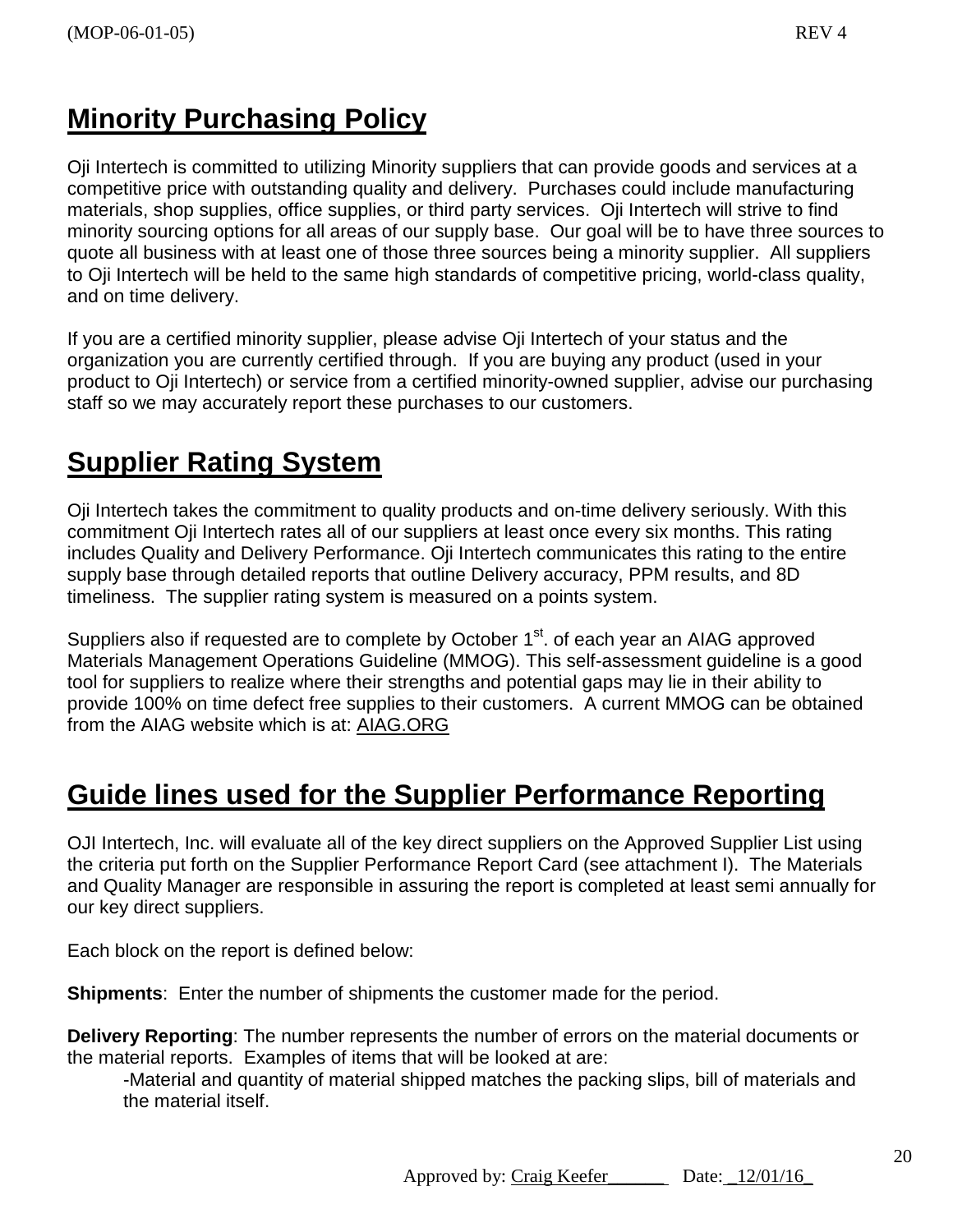-Certificates of conformance as required are sent with the shipment or faxed before the shipment arrives.

-Material and quantity shipped match the purchase order or acknowledged agreed upon material quantity changes.

-Material labeling contains all of the required information and is accurate to the material it is describing.

**Accuracy Points**: The number of shipments minus the delivery misses divided by the number of shipments. The rating scale is on the bottom of the report.

**On-Time deliveries**: The added quantity of shipments that came in within 3 days of the requested delivery date found on the purchase order, or the agreed upon acknowledged delivery date, or as decided as an acceptable delivery date by the Materials Manager.

**On-Time points**: The difference of the number of shipments minus the number of on time deliveries. The score to assign is at the bottom of the report card.

**Quantity Received**: The number of units received as reflected on the purchase order. Examples:  $Box = 1$ ,  $Roll = 1$ ,  $ea = 1$ .,  $Lb = 1$ .

**Quantity rejected**: The number of units rejected in the same units as the quantity received.

**PPM**: Parts per Million is calculated by taking the number of rejects divided by the number of units received and multiplying by 1,000,000. The number is then rated against the chart at the bottom of the report to receive a reporting score.

**8-D's Requested**: The number of 8-D's OJI Intertech requests the supplier to do during the period.

**8-D's On-time**: The number of 8-D's returned and accepted by OJI Intertech and on time.

**Corrective Action Points**: The number of 8-D's On-time divided by the 8-D's Requested and then rated according to the chart on the report. Zero requests get 10 points.

**Excess freight**: The required number of times OJI Intertech had to pay excess freight to get the material to Oji Intertech on time.

**Points for the month**: The points for the period are the total of the Accuracy points plus the On-Time points plus the PPM points plus the Corrective Action points. The total is recorded and the supplier rating is listed on the report card.

**Corrective Action Required**: A "NO" is listed if the overall rating is above 31 points. Otherwise a corrective action report may be requested and action may be required to remove the supplier from the approved supplier list requiring OJI Intertech to possibly resource the business.

**Approvals**: Quality and Materials must sign the report card and send it to the supplier. Follow up must be made for all yes to corrective actions.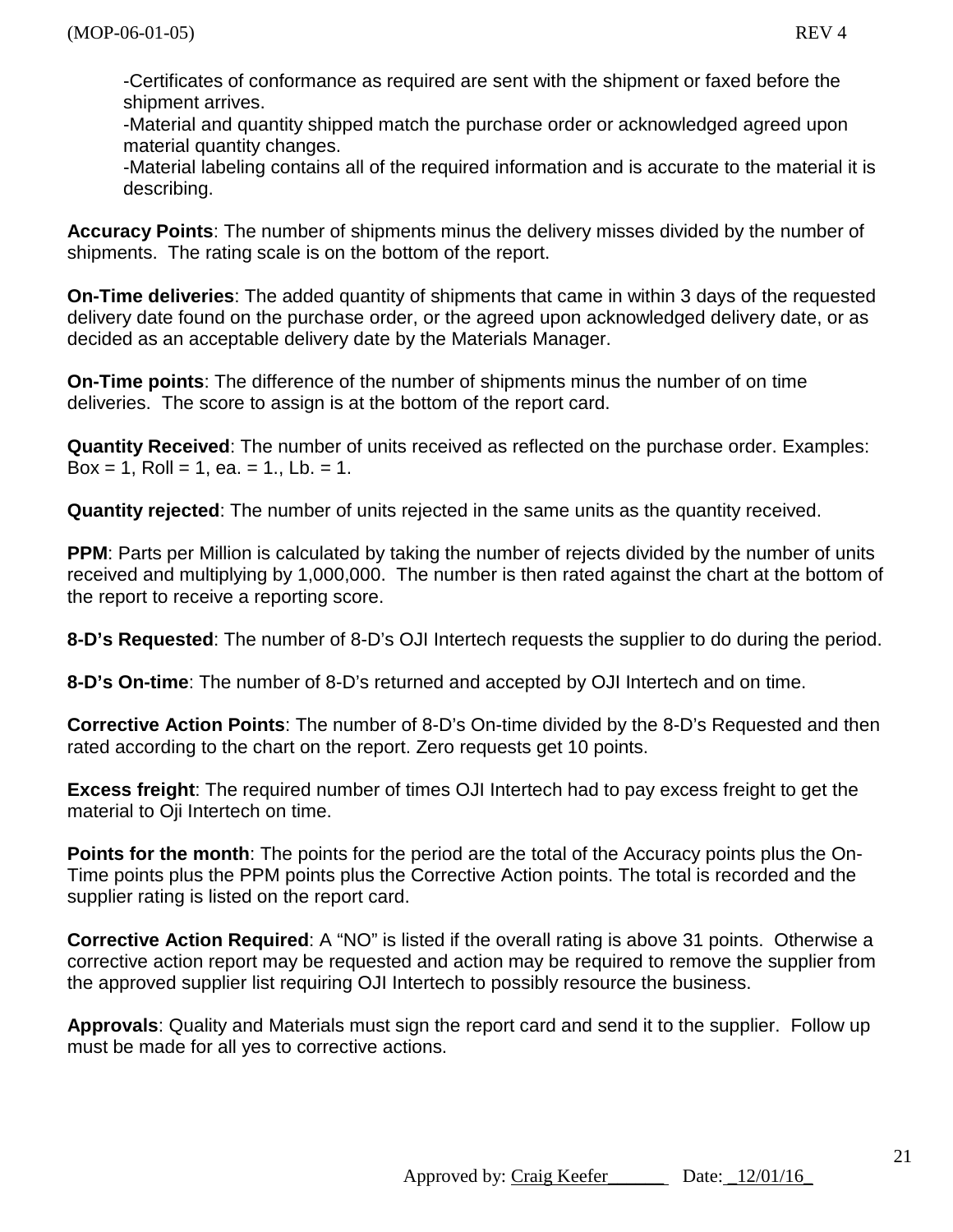#### **Incidents of Quality and Delivery Nonconformance**

All corrective actions require a response within 1 business day for initial containment and shortterm corrective action. Following the initial response, Oji Intertech requires all corrective actions to have a final response on root cause and permanent corrective action completed within 10 business days from the original notification. All 8D Corrective Action reports must be submitted to the Oji Intertech Quality Department. In order for Oji Intertech to close a supplier's 8D, the supplier must have 30 days from completed 8D's with no issues and an updated PFMEA and Control Plan sent to Oji Intertech. When containment activities occur, all product flowing into Oji Intertech must be marked with "100% sort" using a stamp on product label.

Terms associated with costs charged to the supplier (time duration of applied charges, sort costs, methods of calculation, etc.) as a result of a quality concern are determined by Oji Intertech. Charges that may be applied as applicable are as follows:

- Sort of supplier product on or off line to support production schedules
- Production line shutdown
- Sort and or scrap of finished product
- Costs associated with rework
- Administrative costs
- Costs associated with problem investigation

Unsatisfactory supplier performance will be monitored by the designated Buyer, Materials and/or Quality Representative with any of the following steps being taken:

- Meeting between the supplier representative(s) and the designated Buyer, Materials Representative, Purchasing Manager, Program Manager, and/or Quality Representative(s) to develop a time-line for completion of required corrective action(s).
- On-site supplier audit, as required.
- Notice of placement on Controlled Shipping 1 (CS1), which requires 100% inspection of all parts prior to shipment.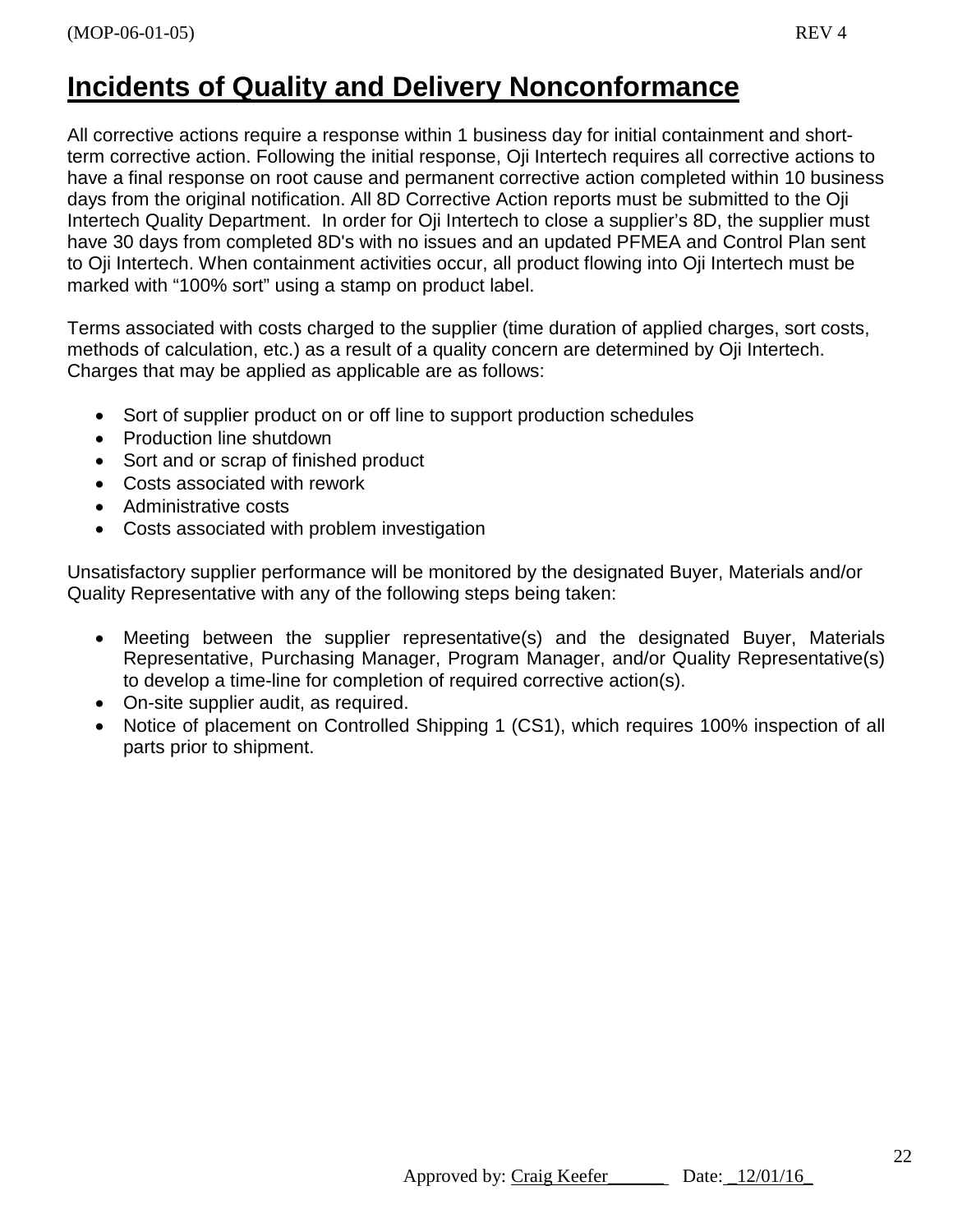#### **Containment**

Oji Intertech reserves the right to place a supplier on Incoming Inspection at the Supplier's cost*.* 

Oji Intertech reserves the right to place a supplier on Level I or Level II containment at the Supplier's cost.

When containment activities occur, all product flowing into Oji Intertech must be marked with "100% sort" using a stamp on product label.

Level I containment is defined as the supplier being responsible for the containment at their facility or Oji Intertech. Containment actions must very that requirements are met by Oji Intertech facility.

Level II containment is defined as Oji Intertech being responsible for the containment by utilizing a third-party containment company at the supplier's cost. This containment will generally be done at Oji Intertech. Level II is initiated if the supplier fails to contain non-conforming product within their own facility. The Oji Intertech production facility and the supplier must agree on the documentation required, content and duration of containment.

The exit criteria is based on long-term corrective actions, results by the supplier and must be approved by Oji Intertech, Inc.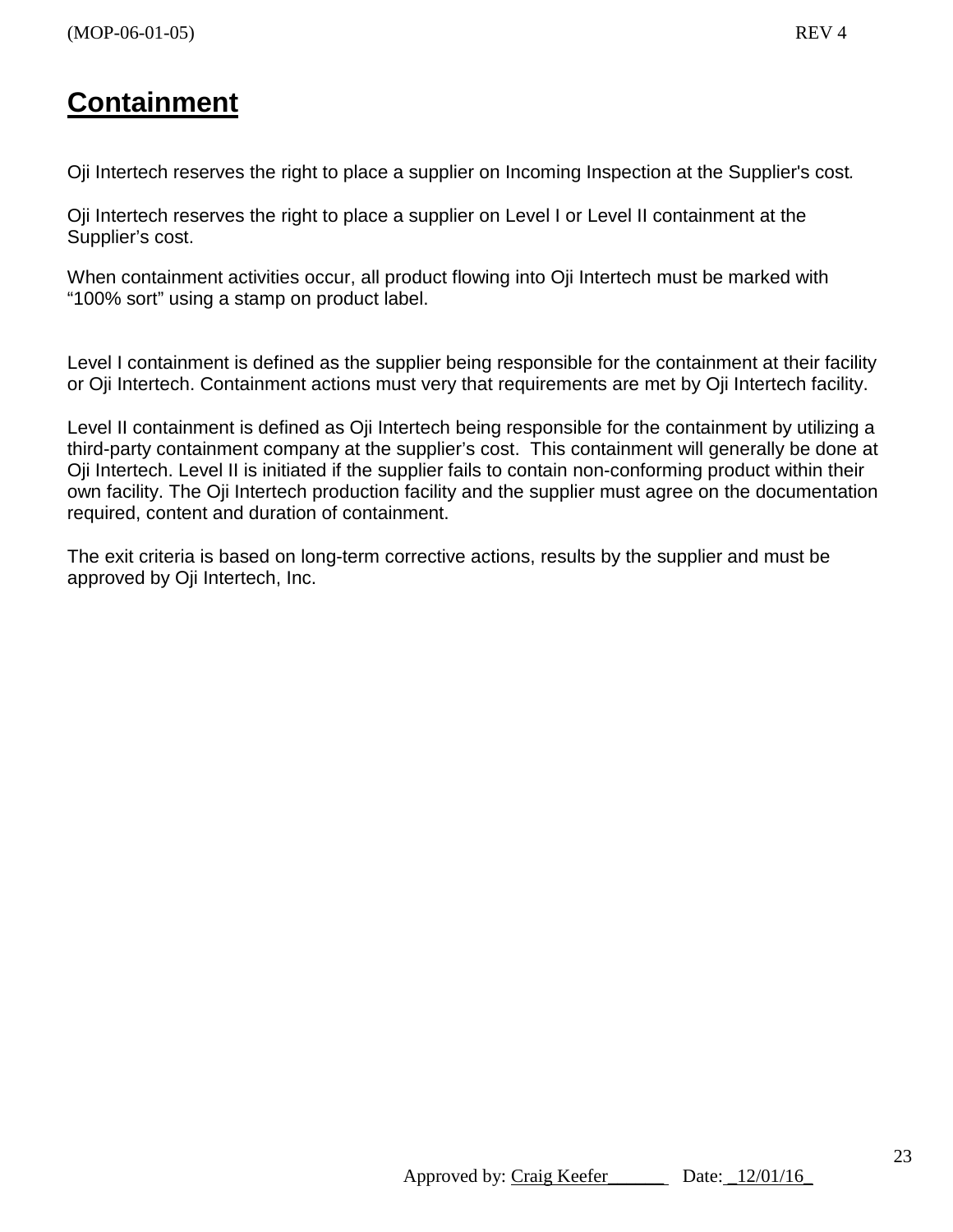# **SECTION V**

*Packaging*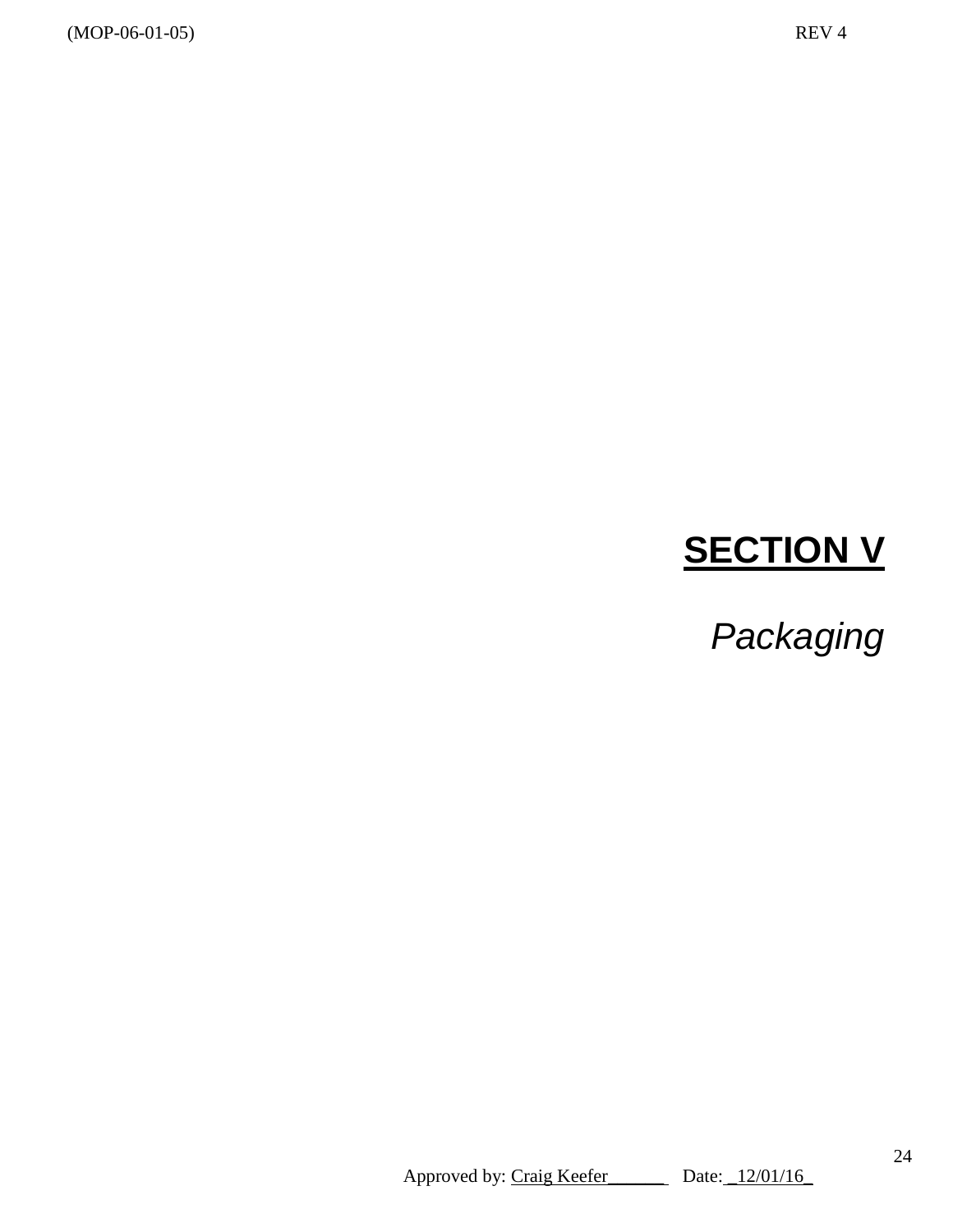## **Packaging Requirements**

The following are the requirements for packaging:

- 1. Suppliers may be responsible for designing packaging that will protect the product during shipment and maintain the integrity of the product during storage.
- 2. All packaging must be designed with considerations to the Environment and Recyclability.
- 3. All containers must fit securely on a standard 45" x 48" (114cm x 122 cm) 4-way entry skid if possible. Total skid height including the skid cannot be higher than 50 inches (127 cm). Deviating from this must have prior approval from Quality and Materials.
- 4. Only one part number per individual shipping carton. This part number must be the same as the part number indicated on our Purchase Order.
- 5. All cartons shipped to Oji Intertech on skids must be securely held to the skid using stretch wrap, banding or seatbelt.
- 6. No mixed Engineering revision levels of the same part number on the same skid.
- 7. All skids received with multiple part numbers must have labels that state "Mixed Load".
- 8. All suppliers are required to utilize the Oji Intertech Labeling Specification.
- 9. Each shipment must be accompanied by a single packing slip unless approval for multiple pack slips is received from Oji Intertech. The packing slip will be used to verify receipt. The packing slip must be securely fastened to the container and must contain the following:
	- Supplier Name and Address
	- Oji Intertech Part Number (s)
	- Part Description
	- Part Quantity
	- Packing Slip Number
	- Purchase Order Number
- 10. The following items must be included with each international shipment:
	- Bill of Lading
	- Packing Slip
	- HTSUS Code
	- Country of Origin
	- Commercial Invoice
- 11. All international suppliers must use proper INCO terms to avoid overpayment of duty by Oji Intertech. All freight charges must be outlined on the transportation documents.
- 12. Some commodities purchased by Oji Intertech do not fit these packaging requirements. When this occurs, packaging and labeling requirements will be determined by the supplier and Oji Intertech to best maximize the overall effectiveness of transporting and identifying the product.
- 13. Other specific requirements may be determined based on the commodity purchased and the geographical location of the purchase. The Buyer or Materials will inform the supplier of these requirements.
- 14. Any deviations from this packaging specification must be approved and documented through Oji Intertech Quality or Materials.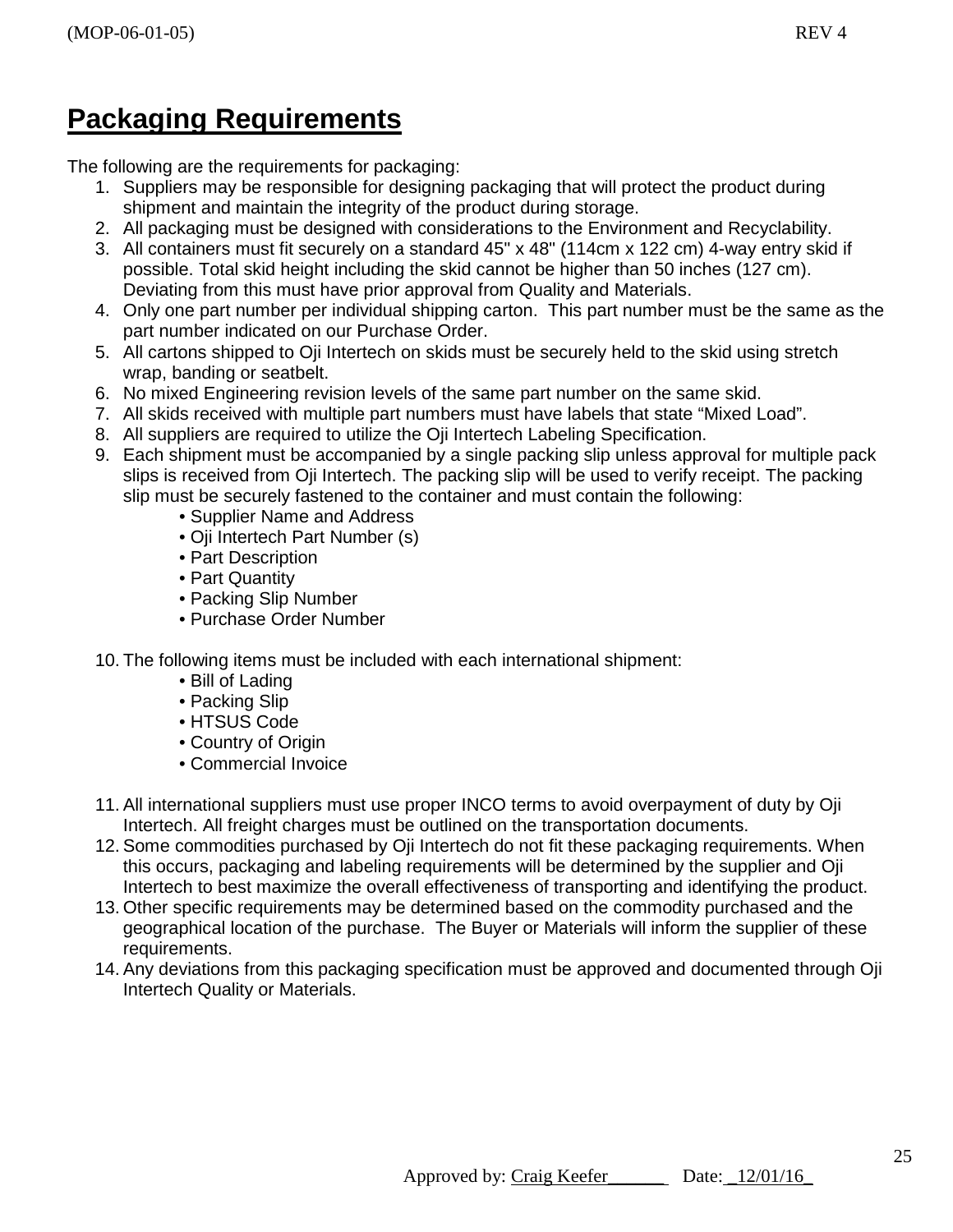#### **Oji Intertech Labeling Specification**

Oji Intertech utilizes the AIAG (Automotive Industry Action Group) Labeling standards. Suppliers are expected to adhere to these standards. Suppliers should contact Oji Intertech Quality and/or Materials for clarification.

Each container which is defined as a pallet, carton, drum, box, or roll, should contain at least one AIAG bar-coded label. Preferably each container will contain two labels affixed to the upper RH corner of two adjacent sides.

Labels should include at least the: Part Number, Description, Quantity, and Unit of measure. Pre production and/or trial material must be clearly identified as such with special tags.

For sample, prototype parts, or anything requested/labeled as a sample in the purchase order, must have a sample tag and/or other distinguishing tags must be added to help identify the material clearly as a sample. The sample tag must include a part description and read "ATTN: ENGINEERING"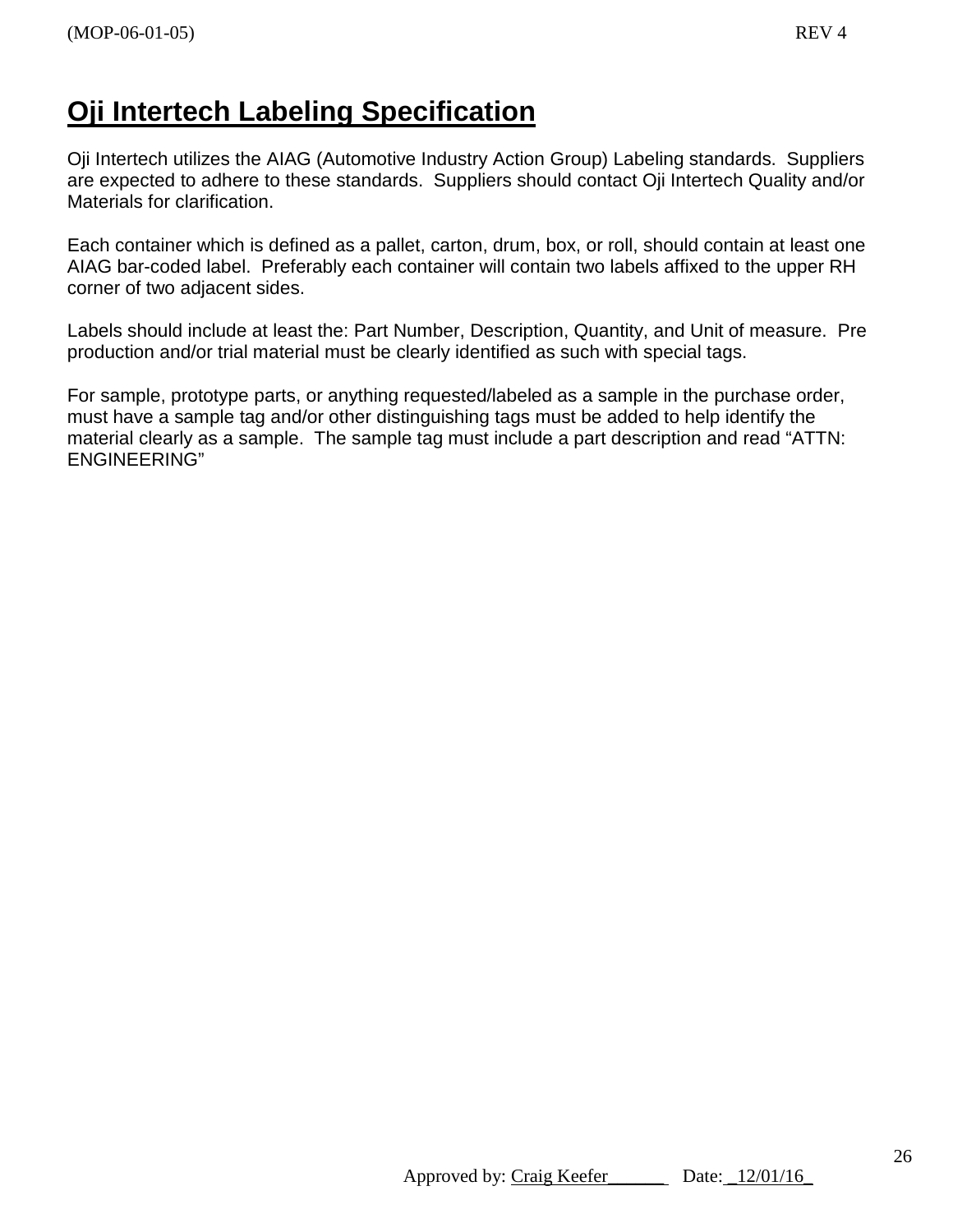# **Revisions**

| Revision | Section                 | Description                                                                                                      | Date     |
|----------|-------------------------|------------------------------------------------------------------------------------------------------------------|----------|
| 2        |                         | Under General Info- Updated OJI quality policy and Mission                                                       | 10/17/12 |
| 2        |                         | <b>Updated OJI Contact List</b>                                                                                  | 10/17/12 |
| 2        | <b>ALL</b>              | Added Document Control number to the Supplier Manual                                                             | 10/17/12 |
| 3        |                         | Changed the location of the Contact List, Quality Policy, and<br>Mission Statement to the Oji Intertech Website. | 10/30/13 |
| 4        | $\overline{\mathbf{H}}$ | Deleted unnecessary forms and requests                                                                           | 12/1/16  |
|          |                         |                                                                                                                  |          |
|          |                         |                                                                                                                  |          |
|          |                         |                                                                                                                  |          |
|          |                         |                                                                                                                  |          |
|          |                         |                                                                                                                  |          |
|          |                         |                                                                                                                  |          |
|          |                         |                                                                                                                  |          |
|          |                         |                                                                                                                  |          |
|          |                         |                                                                                                                  |          |
|          |                         |                                                                                                                  |          |
|          |                         |                                                                                                                  |          |
|          |                         |                                                                                                                  |          |
|          |                         |                                                                                                                  |          |
|          |                         |                                                                                                                  |          |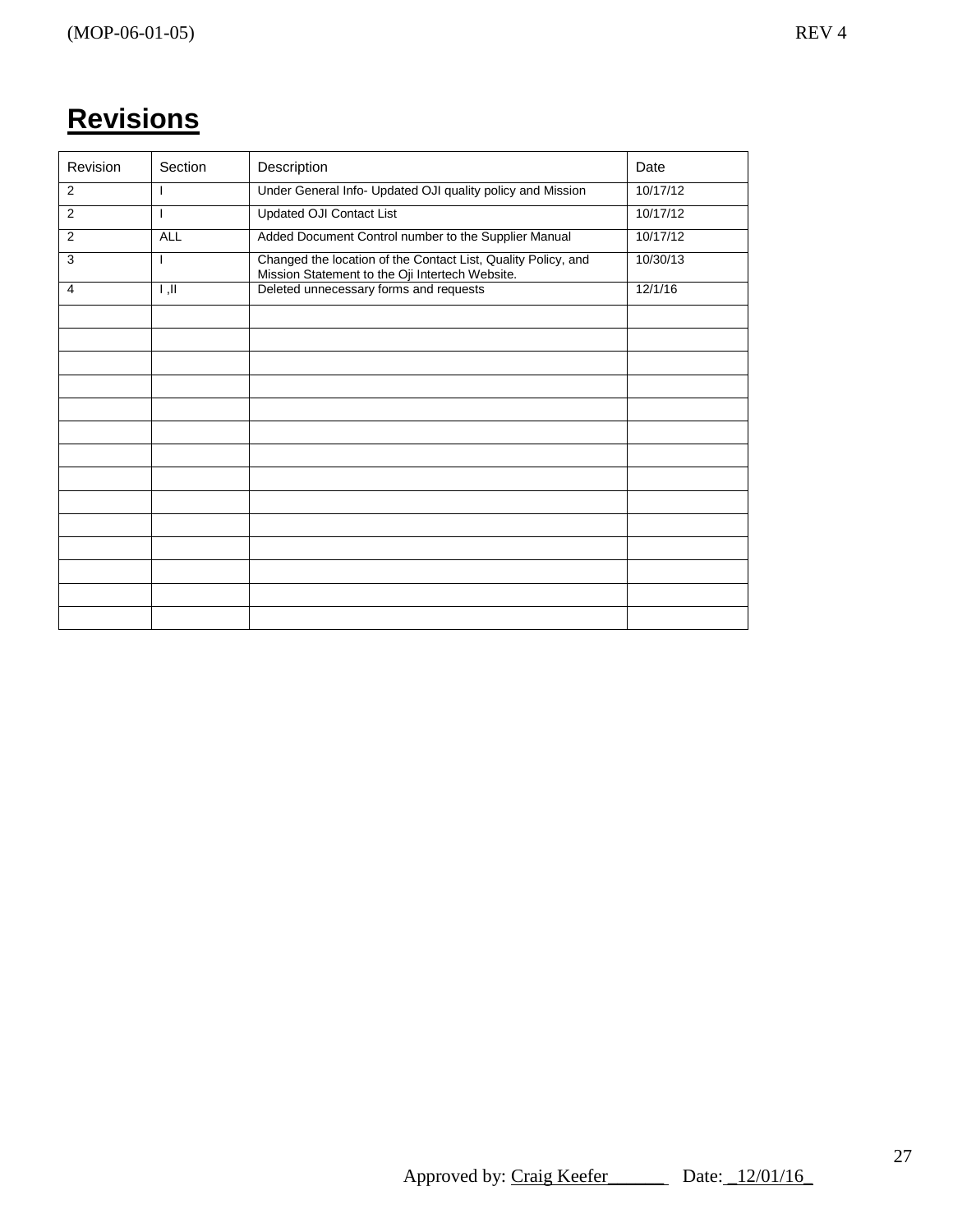# **SECTION VI**

*Attachments*